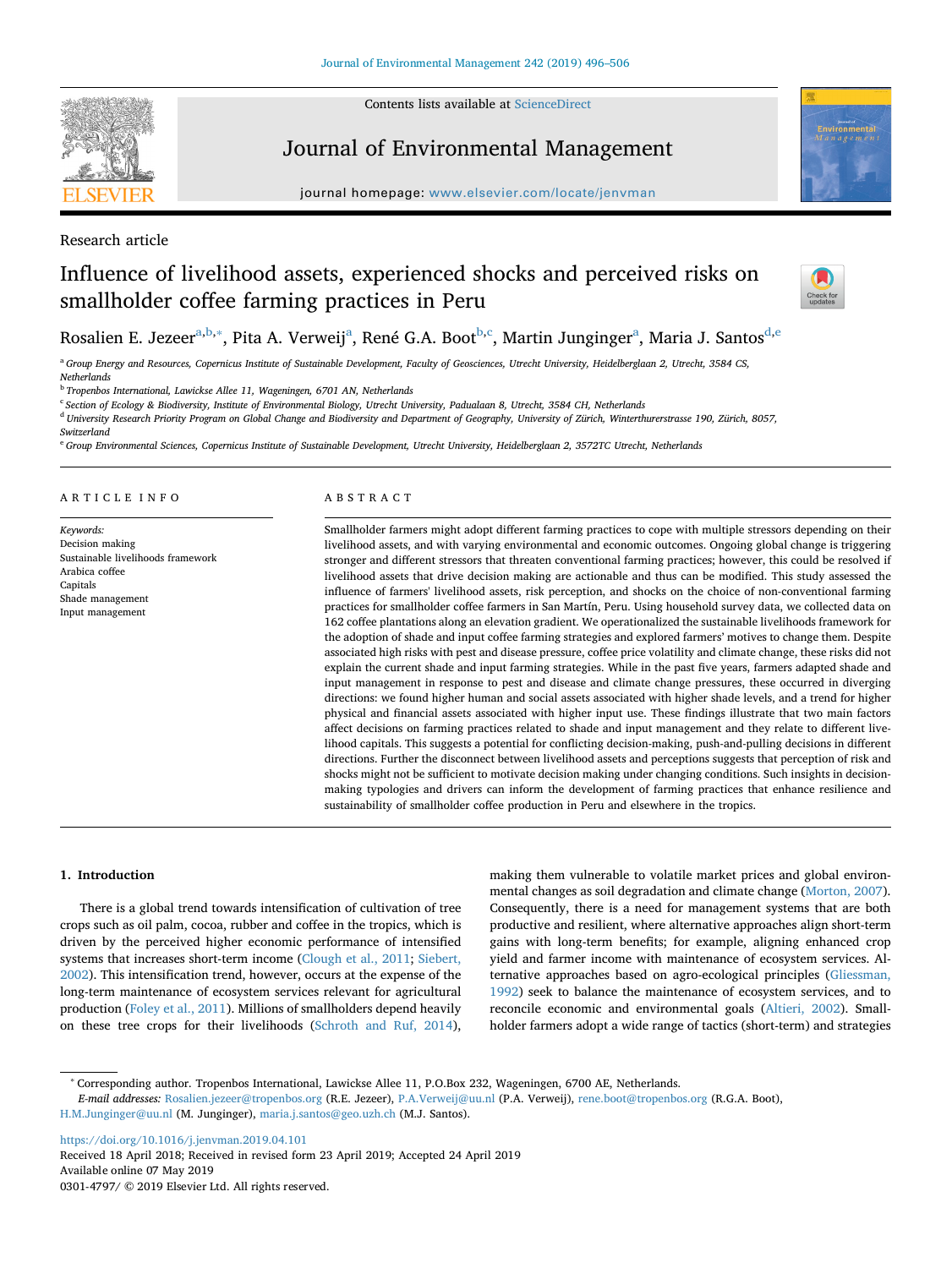(long-term; [Rodriguez et al., 2014\)](#page-10-2) with different environmental and economic outcomes, partially in response to stressors. Therefore, there is a need for a better understanding of the opportunities and constraints farmers experience while making decisions under uncertainty and in the context of global change. This understanding is relevant to recommend adoption of different strategies and develop farming practices.

Coffee is one of the tropical commodity crops for which the increasing worldwide demand is motivating coffee farmers to expand cultivated land ([Defries et al., 2010;](#page-9-5) [Laurance, 1999](#page-9-6)) and to intensify farming practices ([Jha et al., 2014\)](#page-9-7). An estimated 25 million farmers are growing coffee on over 11 million ha in more than 60 countries ([Waller et al., 2007\)](#page-10-3). These are predominantly smallholders (defined as farmers with less than 50 ha of land), and account for approximately 70% of global coffee production ([Bacon, 2005](#page-9-8)). Market liberalization and integration have exposed farmers to volatile coffee prices ([Eakin](#page-9-9) [et al., 2014;](#page-9-9) [Tucker et al., 2010](#page-10-4)), and a recent outbreak of coffee leaf rust (*Hemileia vastarix*) in Latin America reduced production by 10%–70% between 1983 and 2013 ([Avelino et al., 2015;](#page-9-10) [Jha et al.,](#page-9-7) [2014\)](#page-9-7). Predicted higher maximum temperatures and rainfall variability for coffee producing countries in Latin America ([Imbach et al., 2017](#page-9-11)), might reduce coffee production and quality, increase susceptibility to pests, and change the most suitable locations for coffee plantations ([Bunn et al., 2015](#page-9-12)). Typical intensification practices for coffee cultivation are the removal of shade trees [\(Aerts et al., 2011](#page-8-0); [Perfecto et al.,](#page-9-13) [2015\)](#page-9-13), increasing agro-chemical inputs, planting coffee shrubs in higher densities and planting new coffee varieties ([Jha et al., 2014\)](#page-9-7). Coffee smallholders are also applying agro-ecological or agroforestry practices, which are promoted by certification schemes, with lower dependence on agro-chemical inputs, higher shade levels and diversification of income [\(Perfecto et al., 2015](#page-9-13); [Ruf and Schroth, 2015\)](#page-10-5).

Many criteria are involved in farmer decision making [\(Feola and](#page-9-14) [Binder, 2010](#page-9-14)). Smallholder farmers can adopt strategies that either maximize economic performance and productivity ([McGregor et al.,](#page-9-15) [2001;](#page-9-15) [Edwards-Jones, 2006\)](#page-9-16), or minimise risks, stabilize income, and maintain food security [\(Schroth and Ruf, 2014](#page-10-1)). To employ such strategies, farmers make use of assets, for example, the use of natural and physical assets promotes the adoption of organic practices ([Bravo-](#page-9-17)[Monroy et al., 2016](#page-9-17); [Weber, 2011;](#page-10-6) [Wollni and Brümmer, 2012](#page-10-7)), wealth and education of coffee farmers makes them adopt more environmentally-friendly farming practices ([Chaves and Riley, 2001](#page-9-18); [Quiroga et al., 2015](#page-9-19)), and membership of farmers' cooperatives encourages the adoption of certification ([Bravo-Monroy et al., 2016](#page-9-17)). Recently, a stronger emphasis has been on understanding the role of perception of risks, external pressures and shocks in farmer decision making ([Feola et al., 2015;](#page-9-20) [Levine, 2014\)](#page-9-21). For example, Indonesian coffee farmers switched to cocoa in response to lower coffee prices ([Paul et al., 2013\)](#page-9-22), and Mexican farmers diversified their livelihoods when they perceived that coffee production collapsed [\(Padrón and](#page-9-23) [Burger, 2015](#page-9-23)). Farmers may respond to a variety of shocks and stressors in different ways [\(Eakin et al., 2009\)](#page-9-24), yet individuals must also have the motivation and ability to act.

The objective of this study is to understand what is driving smallholder decision making to adopt different shade and input farming practices for coffee systems. Based on previous research, it is clear that shade and input management are important variables that determine both socio-economic as well as environmental outcomes (e.g. [Jezeer](#page-9-25) [et al., 2018\)](#page-9-25). We therefore postulate that different combinations of livelihoods assets, experienced shocks and perception of risks drive farmer decision making. Using the sustainable livelihoods framework ([DFID, 1999;](#page-9-26) [Scoones, 1998\)](#page-10-8), we tested this hypothesis with a case study on the adoption of, and the motivations for farming practices varying in shade and input by smallholder coffee producers in San Martín, Peru. San Martín is one of the most important coffee producing regions of Peru [\(Vargas and Willems, 2017](#page-10-9)) and shade levels and input use in smallholder coffee farms range from plantations without shade

trees to diversified shade, and from little or only organic input to use of chemical fertilizers, pesticides and herbicides ([Jezeer et al., 2018](#page-9-25)). However, there is limited insight in motivations underlying the adoption of these different farming practices and how they might relate to the risks faced by farmers. Similar to coffee farmers worldwide, Peruvian coffee farmers are experiencing pressure due to volatile coffee prices ([Larrea et al., 2014\)](#page-9-27) and increased pest and disease incidence ([Avelino et al., 2015](#page-9-10)), while climatic conditions in the country appear to be changing [\(Vargas, 2009\)](#page-10-10). Therefore, we focus on these three pressures. Insights derived from this study are fundamental to support farmers in developing farming practices that enhance sustainability of smallholder coffee producers' livelihoods in Peru and elsewhere in light of ongoing global change. To our knowledge, this is the first of such a study for coffee systems in Peru, which not only evaluates shade and input separately but also explicitly includes perception of risks. In this study, we focus on a few aspects of farming systems (combination of management practices), in particular shade management and input management, which are discussed later on.

#### **2. Methods**

#### *2.1. Sustainable livelihoods approach*

The sustainable livelihoods approach (SLA; [DFID, 1999;](#page-9-26) [Scoones,](#page-10-8) [1998\)](#page-10-8) is widely recognised for offering an operational approach for understanding how farmer's livelihoods are shaped (e.g., [Ellis, 2000](#page-9-28)). We use the definition for sustainable livelihood from [Chambers and](#page-9-29) [Conway \(1991\):](#page-9-29) *"a livelihood comprises the capabilities, assets (including both material and social resources) and activities required for a means of living"*. The SLA is an alternative to the single sector focus on production, employment and income as the sole concerns for livelihoods ([Scoones, 2009\)](#page-10-11). According to the SLA, livelihoods include both assets and strategies used by farmers or communities with the goal of improving their livelihoods. In our case, we modified the SLA to seek what livelihood assets of smallholder coffee farmers influence the adoption of shade and input strategies, and how these choices are affected by risks and shocks ([Fig. 1](#page-2-0)). We chose to focus on practices strategies that define farming practices because these are more actionable for farmers, in contrast to livelihood outcomes and the institutional environment. To operationalize the SLA to our case study, we collected data on farmers livelihood assets, experienced shocks of coffee price volatility and pests and diseases, and perception of risks due to coffee price volatility, pests and diseases and climate change, as well as data on shade and input practices adopted by coffee farmers ([Fig. 1](#page-2-0)). Due to a lack of locationspecific meteorological data or high-resolution climate projections at the farm scale, it was not possible to include experienced shocks and pressures of climate change.

#### *2.2. Study region*

The study was conducted in the department of San Martín, Peru, covering an area of approximately 2000 km<sup>2</sup>. Only Arabica coffee (*Coffea arabica* L.), is grown in this region, of which Costa Rica 95 from the Catimor family and Iapar 59 are coffee rust-tolerant varieties, and Pache, Caturra, Típica, Borbón, Catuaí and Nacional are varieties more sensitive to coffee rust [\(Jezeer et al., 2018](#page-9-25)). Harvest occurs from February to June and peaks in April. Most Peruvian coffee farmers are not organised in farmer associations and the average farm size in the study region is 2.75 ha ([CENAGRO, 2012](#page-9-30)). Common certification schemes are Organic, UTZ Fair Trade and Rain Forest Alliance. About 60% of Peruvian coffee plantations have multiple shade tree species, diversified shade, 23% have simplified shade, and 13% have no shade ([Vargas and](#page-10-9) [Willems, 2017](#page-10-9)). In general, shade seems to increase with elevation. Information on input management is limited, but input seems to decrease with elevation. Combinations of shade and input are possible as to have low input in both high shade and low shade systems, as well as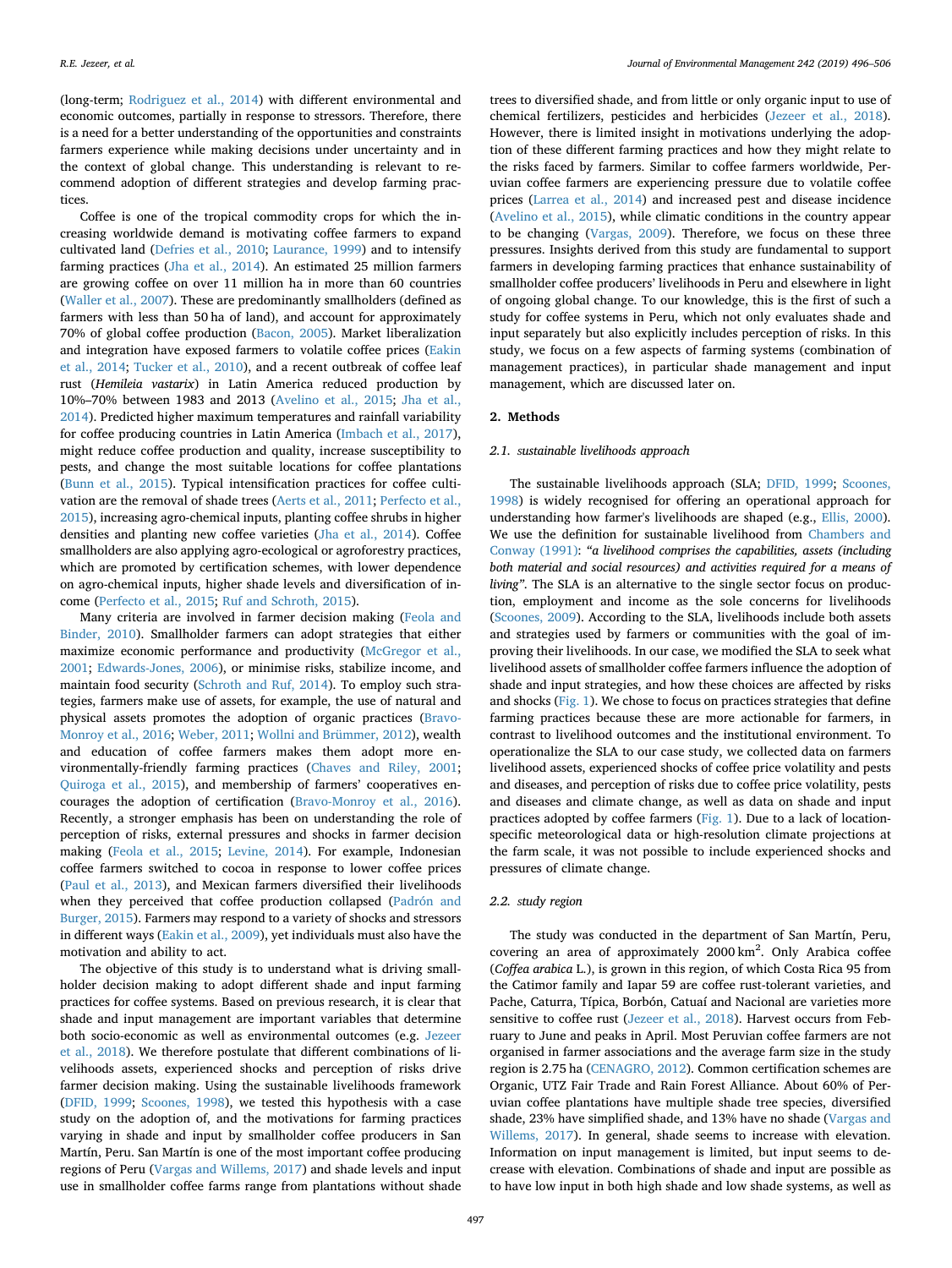<span id="page-2-0"></span>

**Fig. 1.** Conceptual framework. PD = pests and diseases; CP = coffee price volatility; and CC = climate change. Livelihood capitals: H=Human, S=Social, N=Natural, P=Physical and F=Financial. Explored relations are depicted with solid arrows, while recognizing that there might be other feedback loops at play (dashed arrows).

have high input in low and high shade systems. Most plantations surveyed  $(n = 143)$  were situated in the provinces of Moyobamba and Rioja, which together form the 'Alto Mayo', a tropical highland with an average altitude of 1101 m (range 850–1497 m). The average rainfall is 1512 mm per year, the mean temperature 22.8 °C [\(Gobierno Regional](#page-9-31) [de San Martín, 2008](#page-9-31)). The remaining 19 plantations were situated in the lowland province of Picota, with an average altitude of 861 m (range 673–1001 m). The nearest weather station (∼20 km from these plantations at 218 m in elevation) reports a mean temperature of 26.5 °C and a mean annual rainfall of 937 mm (Gobierno Regional de San Martín, data collected between 1982 and 2012). The dry season occurs from May to September. Coffee price volatility is a major challenge for Peruvian coffee farmers as coffee prices more than tripled from 2004 to 2011, yet almost dropped again by half in 2013 [\(Larrea](#page-9-27) [et al., 2014](#page-9-27)). Additionally, pests and diseases pose major risks as the recent coffee rust outbreak peaked in 2013 in Peru [\(Avelino et al.,](#page-9-10) [2015\)](#page-9-10) and caused a reduction of approximately 40% in national production.

#### *2.3. Survey and field sampling implementation*

We performed household surveys to classify coffee systems in terms of shade and input [\(Jezeer et al., 2018\)](#page-9-25) and to assess livelihoods assets, perception of risks and experienced shocks. These surveys were done twice; the first time in 2014 ( $n = 162$ ) and the second time in 2016  $(n = 77)$ , both times using a semi-structured interview method and surveying the same farmers (see Fig. A1 for a diagram representing the structure of the collected data). The first sampling period was used to collect additional information on perception of risks and changes in farming practices, and to collect field data on shade tree density and species richness. Both sampling periods were from May to August. Plantation elevation was measured with a GPS (Garmin GPS 62s). Some farms had missing information for some variables, resulting in different number of observations (*n)* between variables.

Household surveys were conducted with 162 coffee farmers to characterise shade and input coffee farming practices, which in this study refer to a combination of shade management, input management, cultivated varieties, harvest timing and technique. Surveys were conducted in selected plantations that cover the full range of shade and input practices in the study area, either between full sun monoculture coffee to multi-layered shaded plantations, or from high agro-chemical input, to only organic inputs or without inputs. Farmers were recruited based on databases reporting certification and organizational levels

(i.e., membership of farmers association) that also recorded some information on shade and input, and on local knowledge about their plantation characteristics. We only included coffee plantations owned by smallholder farmers that were older than three years and therefore were producing coffee berries with marketable beans [\(Perfecto et al.,](#page-9-32) [1996\)](#page-9-32). The interviewers were trained by the same person and surveys lasted between 45 and 60 min per farmer; most often plantation owners or tenants were interviewed. Surveyed farmers did not receive compensation for the survey. The interviewers assessed qualitatively if the farmers responded with confidence, and outliers were double checked. In 2016, data was collected and recorded in a smartphone/tablet app developed for this study, using ODK software (ODK Collect, version 1.4.10). The app included fields for each question, which provided guidance for the surveyors to minimise interview bias.

## *2.4. Data collection*

#### *2.4.1. Livelihood assets*

Central to the SLA are capitals that describe the farmer's assets. The following five capitals are often considered: Human, Social, Natural, Physical and Financial [\(Ellis, 2000](#page-9-28)). To measure each of the five capitals we chose a set of indicators based on literature [\(Table 1](#page-3-0); [Baca et al.,](#page-9-33) [2014;](#page-9-33) [Chena et al., 2013;](#page-9-34) [Fang et al., 2014;](#page-9-35) [Garnett et al., 2007;](#page-9-36) [Rahn](#page-10-12) [et al., 2014;](#page-10-12) Table A1). To measure Human capital, we included a decision-making process indicator, that describes whether decisions are made by one or two household members (H1; [Bravo-Monroy et al.,](#page-9-17) [2016\)](#page-9-17) and two indicators that describe 'skills and knowledge' (i.e., years of experience in coffee farming (H2) and level of education (H3)). Furthermore, Human capital was also measured by the availability of family labour as described by the number of household members who work on the coffee plantation (H4). For Social capital we used indicators that reflect the farmer's embeddedness in the community and membership of associations or cooperatives (S1 and S3), in addition to indicators reflecting support received from these networks (S2 and S4) and level of engagement in these networks (S5). Natural capital refers to the natural resource stocks and environmental services that people utilize [\(Scoones, 1998](#page-10-8)). We therefore selected indicators that reflected the vegetation complexity (shade tree density (N1) and shade tree species richness (N2)) on the coffee plantation as this is a proxy for biodiversity and provisioning of environmental services. Additionally, indicators coffee plantation size (N4) and perceived soil fertility (N3) were included in Natural capital as these also describe natural resources available to the farmers. Physical capital was described with indicators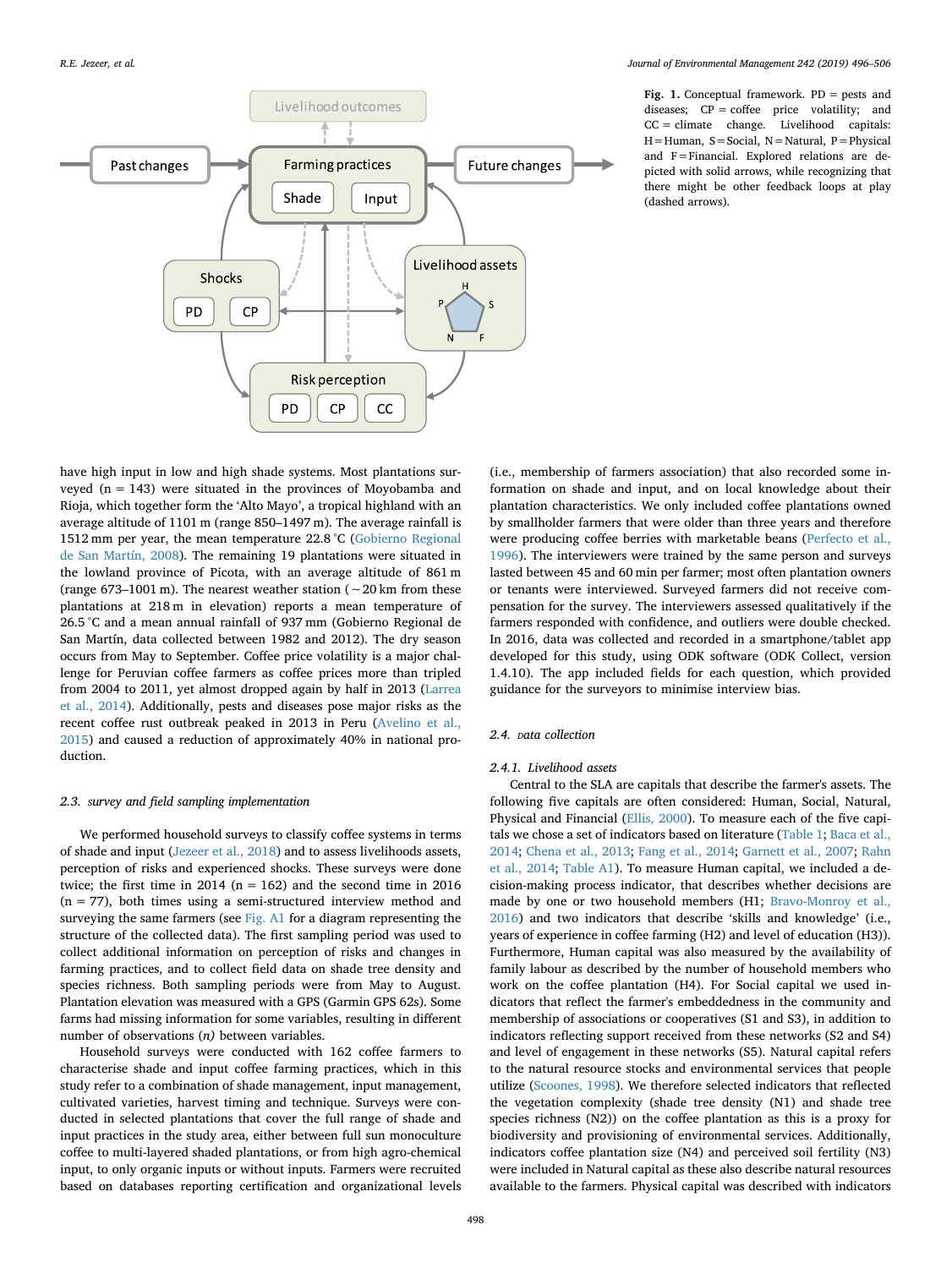#### <span id="page-3-0"></span>**Table 1**

Description of variables and indices used for livelihood capitals, perception of risks and shocks. All continuous variables were standardized by: value/max, unless specified otherwise. For rationale behind chosen indicators and descriptive statistics, see Table A1.

|                      |                             | Abbr.                     | Description                                                              | Data description                                                                                                                                                                                                                                                 |
|----------------------|-----------------------------|---------------------------|--------------------------------------------------------------------------|------------------------------------------------------------------------------------------------------------------------------------------------------------------------------------------------------------------------------------------------------------------|
| Livelihood<br>assets | Human                       | H-index                   | Human index                                                              | ΣH1-4 (standardization = (value/max ΣH1-4)                                                                                                                                                                                                                       |
|                      |                             | H1                        | Family decisions made by<br>multiple members of the family               | $0 =$ one person; $1 =$ > 1 person                                                                                                                                                                                                                               |
|                      |                             | H2                        | Years of experience of coffee<br>farming                                 | Continuous, year                                                                                                                                                                                                                                                 |
|                      |                             | H <sub>3</sub>            | Level of education                                                       | $0 = none$ ; $0.33 = primary$ ; $0.66 = secondary$ ; $1 = tertiary$                                                                                                                                                                                              |
|                      |                             | H4                        | Farmers members working in the<br>plantation                             | Continuous; number of persons                                                                                                                                                                                                                                    |
|                      | Social                      | S-index                   | Social index                                                             | $ES1-5$ (standardization = (value/max $ES1-5$ ))                                                                                                                                                                                                                 |
|                      |                             | S1                        | Family members and friends in<br>the community                           | $0 = no$ ; $1 = yes$                                                                                                                                                                                                                                             |
|                      |                             | S <sub>2</sub>            | Support from family members<br>and friends in community                  | $0 = no$ ; $1 = yes$                                                                                                                                                                                                                                             |
|                      |                             | S <sub>3</sub>            | Member of farmer association                                             | $0 = no$ ; $1 = yes$                                                                                                                                                                                                                                             |
|                      |                             | S4                        | Support from farmer association                                          | $0 = no$ ; $1 = yes$                                                                                                                                                                                                                                             |
|                      |                             | S <sub>5</sub>            | Active participation in                                                  | $0 = no$ ; $1 = yes$                                                                                                                                                                                                                                             |
|                      |                             |                           | governance structure of farmer                                           |                                                                                                                                                                                                                                                                  |
|                      | Natural                     | N-index                   | association<br>Natural index                                             | $EN1-4$ (standardization = (value/max $EN1-4$ )                                                                                                                                                                                                                  |
|                      |                             | N1                        | Shade tree density                                                       | Continuous, # trees per farm                                                                                                                                                                                                                                     |
|                      |                             | N2                        | Shade tree species richness                                              | Continuous, # species per farm                                                                                                                                                                                                                                   |
|                      |                             | N3                        | Soil fertility                                                           | $0 =$ not productive; 0.33 = somewhat productive; 0.66 = fertile; 1 = highly fertile                                                                                                                                                                             |
|                      |                             | N <sub>4</sub><br>P-Index | Coffee plantation size<br>Physical index                                 | Continuous, hectares<br>$\Sigma$ P1-5 (standardization = (value/max $\Sigma$ P1-5)                                                                                                                                                                               |
|                      | Physical                    |                           |                                                                          |                                                                                                                                                                                                                                                                  |
|                      |                             | P <sub>1</sub>            | Travel time to market for<br>agricultural inputs and selling of<br>beans | Continuous, minutes; (standardization = $1-(value/max)$ )                                                                                                                                                                                                        |
|                      |                             | P <sub>2</sub>            | Material of walls and floors                                             | Material walls: $0 =$ non-cemented material or without corrugated tin; $0.25 =$ timber or<br>corrugated tin; $0.5$ = cement and brick casting/concrete. Material floor: $0 = \text{dirt}$ ;<br>$0.25$ = brick or wood with non-cemented material; $0.5$ = cement |
|                      |                             | P <sub>3</sub>            | Source of water                                                          | $0 =$ well, stream or rain; $1 =$ tap                                                                                                                                                                                                                            |
|                      |                             | P <sub>4</sub>            | Source of light                                                          | $0 =$ candle or kerosene; $1 =$ power network or solar                                                                                                                                                                                                           |
|                      |                             | P <sub>5</sub>            | Food scarcity                                                            | continuous from 0 to 12 months (standardization = $1-(value/12)$ )                                                                                                                                                                                               |
|                      | Financial                   | F-index                   | Financial index                                                          | $\Sigma$ F1-5 (standardization = (value/max $\Sigma$ F1-5)                                                                                                                                                                                                       |
|                      |                             | F1                        | Coffee farm income                                                       | Continuous, % of total farm income                                                                                                                                                                                                                               |
|                      |                             | F <sub>2</sub><br>F3      | Off-farm income<br>Share of hired labour                                 | Continuous, % of total income<br>Continuous, %                                                                                                                                                                                                                   |
|                      |                             | F4                        | Current open standing loans                                              | $0 =$ > $S/15.000$ ; $0.25 = S/10.000 - 15.000$ ; $0.5 = S/5.000 - 10.000$ ; $0.75 = S/0.000$ ;<br>$1 = S/.0$                                                                                                                                                    |
|                      |                             | F5                        | Household savings                                                        | $0 = S/$ , 0; $0.25 = S/$ , $0-5000$ ; $0.5 = 5.000-10.000$ ; $0.75 = S/$ , $10.000-15.000$ ;<br>$1 = S/.15.000$                                                                                                                                                 |
| Risks                | Climate change              | Perc                      | Climate change index                                                     | $\text{EPercCC1-7}$ (standardization = (value/max $\text{EPercCC1-7}$ )                                                                                                                                                                                          |
|                      |                             | perCC1                    | Late rains                                                               | $0 =$ absent; $0.25 =$ low; $0.5 =$ medium; $0.75 =$ high; $1 =$ very high                                                                                                                                                                                       |
|                      |                             | perCC2                    | Increased intensity of rains                                             | $0 =$ absent; $0.25 =$ low; $0.5 =$ medium; $0.75 =$ high; $1 =$ very high                                                                                                                                                                                       |
|                      |                             | perCC3                    | Early rains                                                              | $0 =$ absent; $0.25 =$ low; $0.5 =$ medium; $0.75 =$ high; $1 =$ very high                                                                                                                                                                                       |
|                      |                             | perCC4                    | More drought                                                             | $0 =$ absent; $0.25 =$ low; $0.5 =$ medium; $0.75 =$ high; $1 =$ very high                                                                                                                                                                                       |
|                      |                             | perCC5                    | More cold weather                                                        | $0 =$ absent; $0.25 =$ low; $0.5 =$ medium; $0.75 =$ high; $1 =$ very high                                                                                                                                                                                       |
|                      |                             | perCC6                    | Higher temperatures                                                      | $0 =$ absent; $0.25 =$ low; $0.5 =$ medium; $0.75 =$ high; $1 =$ very high                                                                                                                                                                                       |
|                      |                             | perCC7                    | Lower groundwater                                                        | $0 =$ absent; $0.25 =$ low; $0.5 =$ medium; $0.75 =$ high; $1 =$ very high                                                                                                                                                                                       |
|                      | Pests and diseases          | perPD                     | Pests and diseases index                                                 | $\text{EPerPD1} + 2$ (standardization = (value/max $\text{EPerPD1} + 2$ )                                                                                                                                                                                        |
|                      |                             | perPD1                    | Impact on coffee quality                                                 | $0 = no/absent$ ; $0.25 = low$ ; $0.5 = medium$ ; $0.75 = high$ ; $1 = very high$                                                                                                                                                                                |
|                      | Price fluctuations          | perPD2<br>perCP           | Impact on coffee quantity<br>Coffee price fluctuation                    | $0 = no/absent$ ; $0.25 = low$ ; $0.5 = medium$ ; $0.75 = high$ ; $1 = very high$<br>$0 = no/absent$ ; $0.25 = low$ ; $0.5 = medium$ ; $0.75 = high$ ; $1 = very high$                                                                                           |
| Shocks               | Pests and diseases          | shockPD                   | Estimated loss due to coffee                                             | Continuous, %                                                                                                                                                                                                                                                    |
|                      |                             |                           | rust ('14)                                                               |                                                                                                                                                                                                                                                                  |
|                      | Coffee price<br>variability | shockCP                   | Variability in reported coffee<br>price between '10 and '16              | Continuous, $\epsilon$ kg <sup>-1</sup>                                                                                                                                                                                                                          |
|                      |                             |                           |                                                                          |                                                                                                                                                                                                                                                                  |

of household's fixed assets (material of their houses, P2), access to energy (P4) and water (P3). Further, we selected indicators that described the distance to markets (P1) and the months per year that the household experiences food scarcity (P5). For Financial capital we used indicators depicting percentage of income derived from coffee (F1), portion of income derived from off-farm activities (F2), outstanding loans (F4) and current savings (F5) of the household. In addition, we included an indicator that described the portion of work that was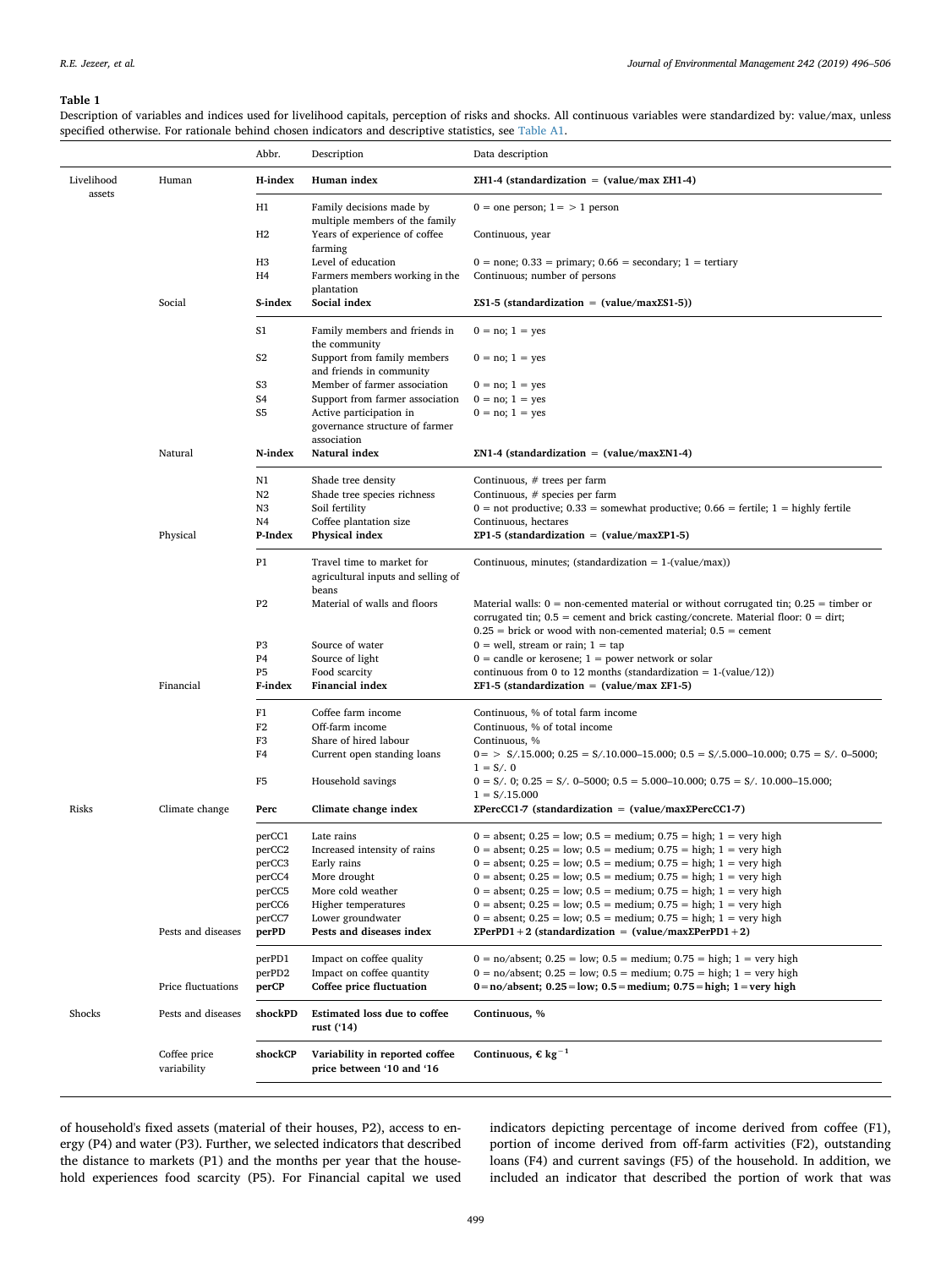conducted by family labour (F3), as an increased portion of hired labour may indicate a greater wealth. Data for F1, F2 and F3 was obtained from a previous study based on data collected on the same plantations ([Jezeer et al., 2018](#page-9-25)), for which data on costs and benefits were collected ([Table 1](#page-3-0)). For more detailed information on selection of indicators, see Table A1.

## *2.4.2. Experienced shocks*

The SLA includes the impact of shocks, seasonality and trends on the farmers' livelihoods, which is referred to as the vulnerability context ([DFID, 1999](#page-9-26)). Given the large impact of pests and diseases on coffee production in Peru over the last years, we used the average estimated coffee yield loss due to coffee rust (%) between '10 and '16 as indicator for experienced shocks of Pests and Diseases (shockPD). The variability in Coffee Price between '10 and '16 (shockCP) was used as indicator for experienced shocks of coffee price volatility.

## *2.4.3. Risk perception*

We also included farmers' perception of risks to assess if farmers perceive volatile coffee prices, pest and disease pressure and/or climate change events, and whether they consider these aspects to affect their livelihoods [\(Patt and Schroter, 2008\)](#page-9-37). This was assessed for (i) Pests and Diseases (perPD) separately for coffee productivity and coffee bean quality, (ii) Coffee Price fluctuations (perCP), and (iii) seven Climate Change events (perCC) - the timing (early or late) and pattern of rainfall (increased intensity, more frequent periods of drought and lower groundwater level) and temperature (warmer or cooler periods; [Table 1\)](#page-3-0). For each of these possible risks, farmers were asked two questions (i) Did you experience any changes over the past five years?; (ii) If you experienced changes, what do you perceive the impact to be to your livelihood? In the analysis, the farmers who did not notice and the farmers who noticed changes but did not perceive impacts to their livelihood, were lumped together. Furthermore, farmers' greatest household concerns were also noted; farmers were asked to mark a maximum of three greatest concerns as an answer to ''What worries you most when you think about possible effects on your household's wellbeing in the coming year?'' (adapted from [Frank et al., 2011](#page-9-38); [Tucker](#page-10-4) [et al., 2010](#page-10-4)). These concerns were categorized as directly or indirectly associated with the farm and coffee plantation. To gain insight in the motivations for changes in strategies over time, farmers were asked to report the changes instrategies over the past 5 years and the motivation for these changes, in particular level of shade (lower  $(\downarrow)$ ), unchanged (∼) or higher (↑)), and level of input (↓, ∼ or ↑). Farmers were also asked if they were planning to change shade levels ( $\downarrow$ , ~ or  $\uparrow$ ) in the coming five years, along with their main motivation to do so.

#### *2.4.4. Input management*

Data on input management was collected by asking farmers about fertilizing, weeding and pest and disease control activities. As fertilizer or pesticide inputs are partly used as concentrates, the total value of applied inputs was considered (€ ha<sup>-1</sup> y<sup>-1</sup>, excluding labour), assuming a positive correlation between the concentration of active substances and price (Table A2). Additionally, the type of fertilizer (organic or chemical) and weeding method applied (by hand using a machete, mechanically by using a brush-cutter, or by applying herbicides) were considered as indicators of intensity of input management.

## *2.4.5. Shade management*

Tree species richness was assessed with the data collected in 2016 by asking farmers about the species and numbers of trees present at their coffee plantations. To assess survey data reliability, farmers were asked to rank the difficulty in estimating the number and species of trees present at their coffee farm (easy, medium or difficult). If they found this 'difficult' the answer was not included in the database. Additionally, we checked for interviewer and farmer bias by comparing survey data to plot data (See Supplementary materials, Fig. A2).

We used the input and a shade index for each coffee plantation that we calculated in a previous study [\(Jezeer et al., 2018](#page-9-25)); these indices are similar to those used in other coffee studies [\(Bisseleua Daghela et al.,](#page-9-39) [2013;](#page-9-39) [Hernández-Martínez et al., 2009](#page-9-40); [Mas and Dietsch, 2003\)](#page-9-41). The input index is an aggregate of five management variables that describe fertilizing, weeding and pest and disease control activities, while the shade index is based on shade tree density and shade tree species richness. For both input and shade indices, Low, Medium and High classes were established using a K-mean cluster analysis (see Table A3 and [Jezeer et al. \(2018\)](#page-9-25) for more information on index development).

#### *2.5. Data analyses*

All indicator values were standardized to range between 0 and 1 ([Table 1](#page-3-0)). For continuous variables, this was done by dividing the observed farm value by the maximum observed value across the sample. Categorical variables were assigned values between 0 and 1 ([Table 1](#page-3-0)). Indices for each livelihood capital and perceived risks were computed by rescaling the sum of the ranks for the associated variables to values between 0 and 1. Equal weights were used in the final aggregated indicator per capital.

To assess whether farmers' perceptions, experienced shocks or livelihood capitals differed between input and shade levels, we used an ANOVA followed by a Tukey HSD post-hoc test when data had a normal distribution, or a non-parametric Kruskal–Wallis test followed by a Dunn's post-hoc test when data failed to meet the normality assumption. Normality of data was assessed using Shapiro-Wilk test and heteroscedasticity was tested using Levene's test. We used a Bonferroni correction to correct for multiple comparisons and adjusted P-values are presented.

Finally, to identify farmer decision making profiles, we used a principal component analysis (PCA) in two steps. First, we ran a PCA with all variables for livelihood assets, experienced shocks and risk perception so see whether farmer decision making profiles emerged. Secondly, shade and input management indices and elevation, were included as vectors in the PCA to assess whether they aligned with farmer decision making profiles. Significance level was set at  $\alpha = 0.05$ . Statistical analyses were performed with R (version 3.0.2, [R Core Team,](#page-9-42) [2014\)](#page-9-42), using the 'mclust' [\(Fraley et al., 2017\)](#page-9-43), 'factoextra' ([Kassambara](#page-9-44) [and Mundt, 2017](#page-9-44)) and 'car' [\(Fox et al., 2016](#page-9-45)) packages.

## **3. Results**

#### *3.1. Current input and shade management*

Farm average size was  $6.4 \pm 8.4$  ha, with an average coffee cultivation area of  $2.7 \pm 2.0$  ha, and farmers spent on average 149.7 ± 196.9 € ha<sup>-1</sup> y<sup>-1</sup> on inputs (Table A2). Low-Input plantations (n = 23) did not have pest and disease control activities, and fertilizer application and weeding was done manually (Table A3). Medium-Input plantations were the largest group ( $n = 50$ ), and farmers spent on average 124 € ha $^{-1}$  y $^{-1}$  on predominantly organic fertilizers. Also, 40% of these farmers applied pest and disease control, largely organic. The majority of Medium-Level input farmers weeded manually, while a small fraction weeded mechanically. High-Input plantations ( $n = 37$ ) often recurred to mechanical weeding and applied nonorganic herbicides. All High-Input farmers applied fertilizers with an average expenditure of 220 € ha<sup>-1</sup> y<sup>-1</sup>, and spent on average 80 € ha<sup> $-1$ </sup> y<sup>−1</sup> on pesticides and/or fungicides (Table A3).

The studied farms had a high variability of tree densities, with 71  $\pm$  105 trees ha<sup>-1</sup> (Table A2). The Low-Shade class (n = 45) had a mean density of 19  $\pm$  20 trees ha<sup>-1</sup>, often with a single tree species. The Medium-Shade plantations  $(n = 27)$  had an average density of 52 ± 35 trees ha−1, with four species on average. High-Shade plantations (n = 19) had an average of 153  $\pm$  149 trees ha<sup>-1</sup>, with seven species on average.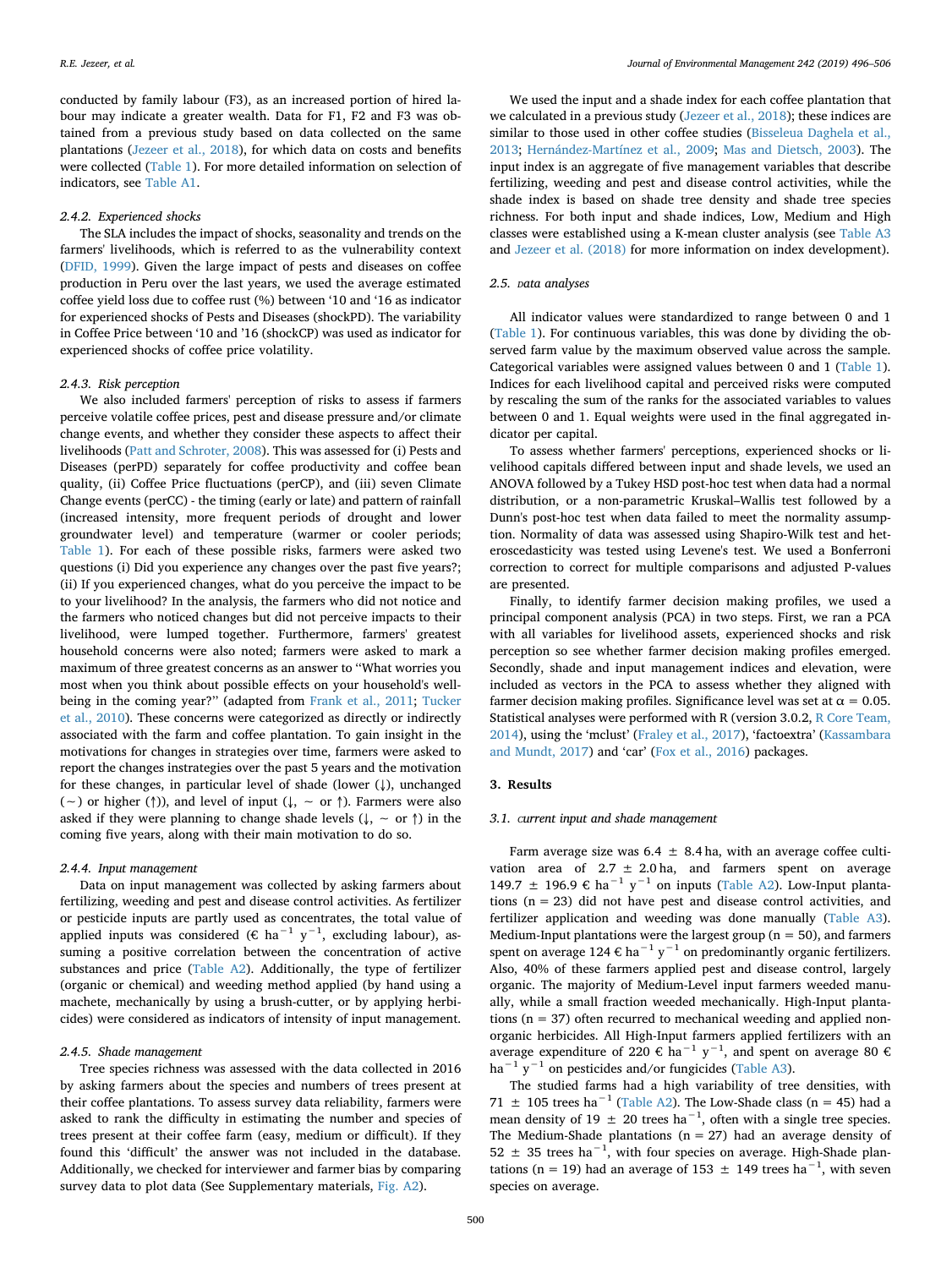<span id="page-5-0"></span>Statistics (mean  $\pm$  SD) of livelihood capitals, perception of risks and pressures for the Input and Shade classes. Significant differences between groups were evaluated using an ANOVA followed by a Tukey HSD post-hoc te Statistics (mean  $\pm$  SD) of livelihood capitals, perception of risks and pressures for the Input and Shade classes. Significant differences between groups were evaluated using an ANOVA followed by a Tukey HSD post-hoc test with a Bonferroni correction when data conformed with normality requirements (indicated with (i)) or with a Kruskal–Wallis non-parametric test followed by a Dunn's post-hoc test with a Bonferroni correction (not indicated) when data was non-normal. The level of significance (adjusted): use at P > 0.10;  $P$  < 0.10;  $P$  < 0.10;  $P$  < 0.10;  $P$  < 0.05; \*\*\*P < 0.001. Different letters indicate significant differences among shade and classes. Standardized values are reported; see Table A2 for description of variables and formula for standardizing value. classes. Standardized values are reported; see Table A2 for description of variables and formula for standardizing value.

|                   |           |                           | Shade                                                                               |                                          |                                                                                       |            |                                                        | Input                                                                     |                                                                       |                                             |                 |
|-------------------|-----------|---------------------------|-------------------------------------------------------------------------------------|------------------------------------------|---------------------------------------------------------------------------------------|------------|--------------------------------------------------------|---------------------------------------------------------------------------|-----------------------------------------------------------------------|---------------------------------------------|-----------------|
|                   |           |                           | Low                                                                                 | Medium                                   | High                                                                                  | sig        | Post-hoc test                                          | Low                                                                       | Medium                                                                | High                                        | Post-hoc<br>sig |
|                   |           |                           | S<br>$+1$<br>mean                                                                   | ન્નુ<br>$+1$<br>mean                     | ન્નુ<br>$mean \pm$                                                                    |            |                                                        | S<br>$+$<br>mean                                                          | S<br>$mean \pm$                                                       | ಇ<br>$+1$<br>mean                           |                 |
| Livelihood assets | Human     | H-index                   | 0.15(a)<br>$+1$<br>0.47                                                             | 0.19<br>$+1$<br>0.61                     | ± 0.22(b)<br>0.67                                                                     | 菜长         | High > Low                                             | 0.25<br>$+1$<br>0.54                                                      | 0.19<br>$+1$<br>0.62                                                  | 0.21<br>$+1$<br>0.57                        |                 |
|                   |           | Ξ                         | 0.49<br>0.33                                                                        | ± 0.48<br>0.67                           | 0.47<br>$+1$<br>0.69                                                                  |            | High > Low                                             | 0.53<br>$+$<br>0.50                                                       | 0.46<br>$+1$<br>0.71                                                  | 0.51<br>$+$<br>0.48                         |                 |
|                   |           | H2                        | $\pm 0.49$<br>$\pm 0.21(a)$<br>0.28                                                 | ± 0.20(b)<br>0.36                        | 0.19(b)<br>$+1$<br>0.40                                                               | $\ddot{x}$ | High&Medium > Low                                      | ± 0.19<br>0.32                                                            | 0.21<br>$0.34 \pm$                                                    | ± 0.21<br>0.39                              |                 |
|                   |           | H <sub>3</sub>            | $0.40 \pm 0.16$                                                                     | ± 0.18<br>0.4                            | 0.18<br>$0.40 \pm$                                                                    |            |                                                        | $\pm 0.20$<br>0.41                                                        | 0.18<br>$0.39 +$                                                      | $0.38 \pm 0.14$                             |                 |
|                   | Social    | S-index<br>H <sub>4</sub> | 0.31<br>$0.34 \pm 0.11$<br>$+1$<br>0.56                                             | $\pm 0.28$<br>$\pm 0.14$<br>0.39<br>0.54 | ± 0.26<br>$0.42 \pm 0.21$<br>0.69                                                     |            |                                                        | 0.34<br>$0.30 \pm 0.05$<br>$\ddot{+}$<br>0.68                             | $\pm 0.30$<br>0.17<br>$0.39 \pm$<br>0.66                              | 0.16<br>0.27<br>$+1$<br>$+$<br>0.37<br>0.49 |                 |
|                   |           | 51                        | 0.35<br>$+1$<br>0.87                                                                | ± 0.34<br>0.88                           | 0.36<br>$\ddagger$<br>0.86                                                            |            |                                                        | 0.00<br>$\ddot{}$<br>1.00                                                 | 0.34<br>$+1$<br>0.88                                                  | 0.44<br>$\ddot{}$<br>0.76                   |                 |
|                   |           | S2                        | 0.60                                                                                | 0.50                                     | 0.51<br>$+1$<br>0.46                                                                  |            |                                                        | ± 0.52<br>0.62                                                            | 0.51<br>$+1$<br>0.54                                                  | 0.50<br>$\pm\vert$<br>0.38                  |                 |
|                   |           | S <sub>3</sub>            | $\begin{array}{rcl} \pm& 0.51 \\ \pm& 0.47 \, (a) \\ \pm& 0.52 \end{array}$<br>0.31 | $\pm 0.51$<br>$\pm 0.49(b)$<br>0.61      | 0.42(b)<br>$+1$<br>0.77                                                               | ***        | High&Medium > Low                                      | $\pm$ 0.51<br>0.48                                                        | 0.49<br>$0.60 +$                                                      | 0.51<br>$\ddot{}$<br>0.49                   |                 |
|                   |           | 54                        | 0.47                                                                                | ± 0.51<br>0.46                           | 0.44<br>$+1$<br>0.74                                                                  |            | High > Medium                                          | $\pm 0.53$<br>0.50                                                        | 0.48<br>$+1$<br>$0.67$                                                | 0.51<br>$+1$<br>0.52                        |                 |
|                   |           | S5                        | $\pm$ 0.51<br>0.43                                                                  | ± 0.45<br>0.26                           | $0.53 \pm 0.51$                                                                       |            |                                                        | ± 0.53<br>0.50                                                            | 0.51<br>$0.48 \pm$                                                    | 0.44<br>$+1$<br>0.25                        |                 |
|                   | Natural   | N-index                   | ± 0.11(a)<br>0.28                                                                   | 10.08(a)<br>0.36                         | $0.56 \pm 0.18(b)$                                                                    | ***        | $\mathbf{High} \, > \, \mathbf{Median\&Low} \, ^{(i)}$ | 0.22<br>$+1$<br>0.50                                                      | ± 0.16<br>0.42                                                        | 0.16<br>$+$<br>0.41                         |                 |
|                   |           | $\Xi$                     | .03 $\pm$ 0. $\cup$ ,<br>0.05 $\pm$ 0.05(a)<br>0.38 $\pm$ 0.17<br>0.31 $\pm$ 0.21   | 0.07                                     | 0.21(c)<br>$+1$<br>0.22                                                               | ***        | High $>$ Medium $>$ Low                                | 0.15<br>$+1$<br>0.10                                                      | 0.14<br>$+1$<br>0.10                                                  | 0.11<br>$+1$<br>0.10                        |                 |
|                   |           | N <sub>2</sub>            |                                                                                     | 0.18                                     | 0.18(c)<br>$+1$<br>0.34                                                               | ***        | High > Medium > Low                                    | $\pm 0.19$<br>0.20                                                        | 0.14<br>$0.19 \pm$                                                    | 0.13<br>$0.18 \pm 1$                        |                 |
|                   |           | $_{\rm N3}$               |                                                                                     | 0.42                                     | 0.20<br>$+$<br>0.49                                                                   |            |                                                        | 0.25<br>$+1$<br>0.50                                                      | 0.15<br>$+1$<br>0.42                                                  | 0.19<br>$+1$<br>0.44                        |                 |
|                   |           | $\overline{A}$            |                                                                                     | $\pm 0.19$<br>0.63                       | 0.23<br>$0.65 \pm$                                                                    |            |                                                        | ± 0.36<br>0.48                                                            | 0.18<br>$0.62 +$                                                      | 0.22<br>$+1$<br>0.58                        |                 |
|                   |           | N5                        | 0.12<br>$+1$<br>0.18                                                                | ± 0.10<br>0.19                           | 0.18<br>$+1$<br>0.25                                                                  |            | High > Low                                             | ± 0.10<br>0.18                                                            | 0.14<br>$+1$<br>0.21                                                  | 0.11<br>$+1$<br>0.20                        |                 |
|                   | Physical  | P-Index                   | 0.16<br>$\pm$<br>0.74                                                               | 0.19<br>$+$<br>0.66                      | 0.20<br>$\pm$<br>0.66                                                                 |            | ns                                                     | 0.28<br>$\pm$<br>0.63                                                     | 0.17<br>$\pm$<br>0.70                                                 | 0.14<br>$+1$<br>0.72                        |                 |
|                   |           | E                         | 0.18<br>0.24                                                                        | 0.20<br>0.21                             | 0.19<br>$+$<br>0.19                                                                   |            |                                                        | 0.15<br>$+1$<br>0.20                                                      | 0.21<br>$+1$<br>0.21                                                  | 0.16<br>$+1$<br>0.21                        |                 |
|                   |           | $\mathbf{P}2$             | 0.33<br>$+1$ +1<br>0.38                                                             | $+ 0.20$<br>$+ 0.30$<br>0.30             | 0.33<br>$+1$<br>0.36                                                                  |            |                                                        | $0.40 \pm 0.32$                                                           | 0.33<br>$0.32 \pm$                                                    | $0.32 \pm 0.31$                             |                 |
|                   |           | $\mathbf{p}$              | $+ 0.36$<br>$+ 0.41$<br>$0.77\,$                                                    | $+ 0.40$<br>0.68                         | 0.41<br>$+1$<br>0.62                                                                  |            |                                                        | ± 0.45<br>0.61                                                            | 0.41<br>$+1$ +1<br>0.69                                               | $0.78 + 0.34$                               |                 |
|                   |           | $_{\rm p}$                | 0.78                                                                                | 0.41<br>$+1$<br>0.79                     | 0.43<br>$+$<br>0.75                                                                   |            |                                                        | $\pm 0.49(a)$<br>0.61                                                     | 0.39<br>0.80                                                          | $±$ 0.32(b)<br>0.88                         | High > Low      |
|                   |           |                           |                                                                                     |                                          |                                                                                       |            |                                                        |                                                                           |                                                                       |                                             | $(p = 0.043)$   |
|                   |           | P5                        | $0.65 \pm 0.16$<br>0.64 $\pm$ 0.19                                                  | ± 0.15<br>$0.58$<br>0.57                 | ± 0.17<br>0.71                                                                        |            |                                                        | $0.66 \pm 0.19$                                                           | ± 0.16<br>0.71                                                        | $0.68 \pm 0.14$                             |                 |
|                   | Financial | F-index                   | 0.19                                                                                | 0.18<br>$+$                              | 0.15<br>$\pm$<br>0.55                                                                 |            |                                                        | 0.12<br>$+$<br>0.55                                                       | 0.19<br>$+$<br>0.58                                                   | 0.17<br>$+1$<br>0.63                        |                 |
|                   |           | E                         | 0.35<br>$+1$<br>0.36                                                                | 0.27<br>$+1$<br>0.32                     | 0.29<br>$+1$<br>0.33                                                                  |            |                                                        | 0.24<br>$\ddagger$<br>0.26                                                | 0.33<br>$+1$<br>0.41                                                  | 0.34<br>$+1$<br>0.34                        |                 |
|                   |           |                           | $0.18\,$                                                                            | 0.12                                     | 0.19<br>$+1$<br>0.08                                                                  |            |                                                        |                                                                           | 0.17<br>$0.09 \pm 0.0$                                                | $0.14 \pm 0.31$                             |                 |
|                   |           | F2                        | $\begin{array}{r}\n\pm 0.30 \\ \pm 0.38\n\end{array}$<br>0.61                       | $+ 0.20$<br>$+ 0.33$<br>0.68             | 0.33<br>$+$<br>0.61                                                                   |            |                                                        | $0.15 \pm 0.20$<br>$0.62 \pm 0.30$                                        | 0.34<br>$+$<br>0.63                                                   | 0.30<br>$+1$<br>0.78                        | High > Low      |
|                   |           |                           |                                                                                     |                                          |                                                                                       |            |                                                        |                                                                           |                                                                       |                                             | $(p = 0.078)$   |
|                   |           | F4<br>F5                  | $0.90 \pm 0.13$<br>$0.08 \pm 0.22$                                                  | $+ 0.22$<br>$+ 0.27$<br>0.84<br>0.13     | $\begin{array}{c} 0.81 \  \, \pm \  \, 0.27 \\ 0.08 \  \, \pm \  \, 0.18 \end{array}$ |            |                                                        | $\begin{array}{c} 0.81 \; \pm \; 0.22 \\ 0.00 \; \pm \; 0.00 \end{array}$ | $\begin{array}{c} 0.85 \ \pm \ 0.21 \\ 0.10 \ \pm \ 0.21 \end{array}$ | $0.82 \pm 0.28$<br>0.10 $\pm$ 0.26          |                 |
|                   |           |                           |                                                                                     |                                          |                                                                                       |            |                                                        |                                                                           |                                                                       |                                             |                 |

(*continued on next page*)

(continued on next page)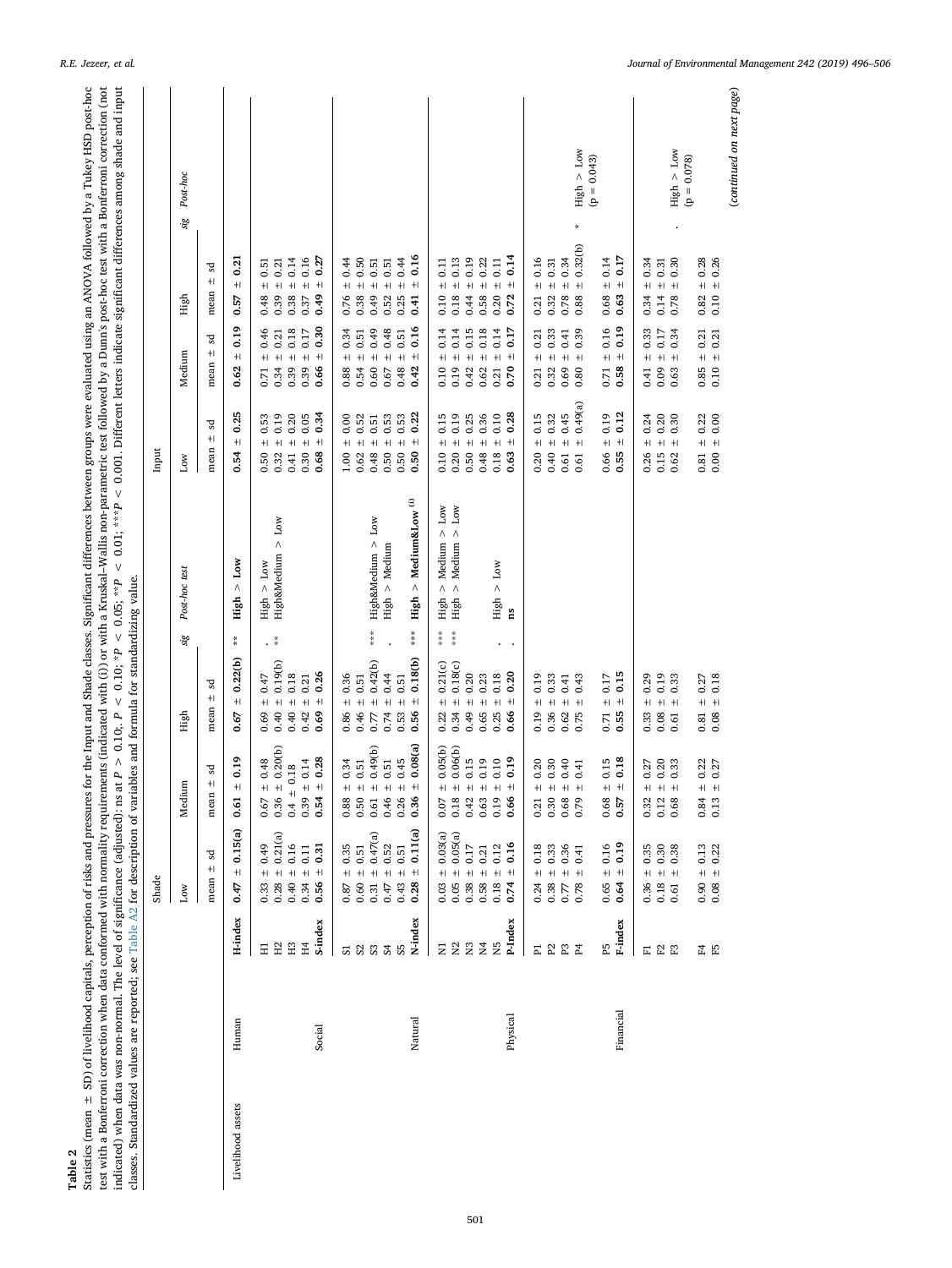| ٦ |
|---|
| Ľ |
|   |
|   |
|   |
|   |

| Table 2 (continued)                   |                    |        |                         |                      |                      |     |                           |                                    |                                              |                                                                   |  |
|---------------------------------------|--------------------|--------|-------------------------|----------------------|----------------------|-----|---------------------------|------------------------------------|----------------------------------------------|-------------------------------------------------------------------|--|
|                                       |                    |        | Shade                   |                      |                      |     |                           | Input                              |                                              |                                                                   |  |
|                                       |                    |        | Low                     | Medium               | High                 | sig | Post-hoc test             | Low                                | High<br>Medium                               | sig Post-hoc                                                      |  |
|                                       |                    |        | $mean \pm sd$           | g<br>$+1$<br>mean    | mean $\pm$ sd        |     |                           | $mean \pm sd$                      | ન્નુ<br>$mean \pm$<br>š<br>mean $\pm$        |                                                                   |  |
| Perception of risks on<br>livelihoods | Climate change     | perCC  | $0.43 \pm 0.23$         | $\pm 0.24$<br>0.52   | $0.50 \pm 0.21$      |     |                           | $0.59 \pm 0.07$                    | $0.40 \pm 0.21$<br>$0.46 \pm 0.23$           | $\begin{array}{c} Low > High \\ (p\!=\!0.08)\ ^{(i)} \end{array}$ |  |
|                                       |                    | perCC1 | $0.17 \pm 0.20$         | $\pm 0.22$<br>0.25   | 0.30<br>$+1$<br>0.26 |     |                           | $0.31 \pm 0.26$                    | $0.19 \pm 0.22$<br>0.29<br>$+1$<br>0.24      |                                                                   |  |
|                                       |                    | perCC2 | $0.02 \pm 0.07$         | $\pm 0.12$<br>0.04   | 0.23<br>$0.14 \pm$   |     | $_{\rm ns}$               | $0.16 \pm 0.23$                    | $0.02 \pm 0.08$<br>$0.07 \pm 0.17$           |                                                                   |  |
|                                       |                    | perCC3 | $0.00 \pm 0.00$         | 0.10<br>$+1$<br>0.02 | 0.15<br>$+1$<br>0.04 |     |                           | $0.06 \pm 0.18$                    | 0.00<br>$0.00 +$<br>0.05<br>$+1$<br>0.01     |                                                                   |  |
|                                       |                    | perCC4 | $\pm 0.26$<br>0.32      | 0.22<br>$+1$<br>0.35 | 0.28<br>$+1$<br>0.28 |     |                           | 0.23<br>$+1$<br>0.25               | 0.23<br>$+1$<br>0.37<br>0.29<br>$+1$<br>0.31 |                                                                   |  |
|                                       |                    | perCC5 | ± 0.24<br>0.23          | 0.25<br>$+1$<br>0.29 | 0.28<br>$+1$<br>0.31 |     |                           | 0.25<br>$0.47 \pm$                 | $0.20 \pm 0.23$<br>0.26<br>$+1$<br>0.27      | 15                                                                |  |
|                                       |                    | perCC6 | $0.57 \pm 0.24$         | 0.30<br>$+1$<br>0.56 | 0.23<br>$+1$<br>0.54 |     |                           | 0.13<br>$+1$<br>0.59               | ± 0.28<br>0.51<br>0.26<br>$+1$<br>0.53       |                                                                   |  |
|                                       |                    | perCC7 | $0.10 \pm 0.23$         | ± 0.28<br>0.16       | 0.11<br>$+1$<br>0.04 |     |                           | 0.18<br>$+1$<br>0.06               | ± 0.10<br>0.04<br>0.15<br>$0.06 \pm$         |                                                                   |  |
|                                       | Pests and diseases | perPD  | $0.62 \pm 0.14$         | 0.31<br>$+1$<br>0.59 | $0.69 \pm 0.23$      |     |                           | 0.21<br>$+1$<br>0.69               | $0.65 \pm 0.54$<br>$\pm 0.24$<br>0.67        |                                                                   |  |
|                                       |                    | PerPD1 | $0.60 \pm 0.21$         | $\pm 0.33$<br>0.57   | ± 0.27<br>0.66       |     |                           | $0.69 \pm 0.29$                    | $0.65 \pm 0.26$<br>0.27<br>$0.66 \pm$        |                                                                   |  |
|                                       |                    | perPD2 | $0.63 + 0.23$           | $\pm 0.33$<br>0.60   | $0.71 \pm 0.24$      |     |                           | $0.69 \pm 0.29$                    | $0.65 \pm 0.30$<br>$0.68 \pm 0.27$           |                                                                   |  |
|                                       | Price fluctuations | perM   | $0.63 + 0.23$           | ± 0.28<br>0.66       | $0.46 \pm 0.29$      | ķ   | Medium > High $(p=0.055)$ | $0.56 \pm 0.40$                    | $0.54 \pm 0.25$<br>$\pm 0.31$<br>0.57        |                                                                   |  |
| Experienced shocks                    | Pests and diseases |        | shockPD $0.38 \pm 0.28$ | ± 0.21<br>0.46       | $0.48 \pm 0.23$      |     |                           | $0.56 \pm 0.19(a)$ $0.48 \pm 0.21$ | $0.35 \pm 0.26(b)$ **                        | Low > High                                                        |  |
|                                       | Coffee price       |        | shockCP $0.40 \pm 0.16$ | $1.0 + 1$<br>0.44    | $0.38 \pm 0.18$      |     |                           | $0.38 \pm 0.21$                    | $0.43 \pm 0.16$<br>$0.40 \pm 0.18$           |                                                                   |  |
|                                       | variability        |        |                         |                      |                      |     |                           |                                    |                                              |                                                                   |  |

## *3.2. Farmers' livelihoods capitals*

Human capital was significantly higher for High-Shade plantations compared to Low-Shade ( $z = 3.2$ ;  $p_{\text{adi}} = 0.004$ ; [Table 2](#page-5-0)). This was predominantly due to the years of experience of farming coffee, as farmers applying Low-Shade had significantly less coffee-farming experience than those applying High-Shade ( $z = 3.4$ ;  $p_{\text{adi}} = 0.002$ ) or Medium-Shade ( $z = 2.4$ ;  $_{padj} = 0.043$ ). Although no difference was observed for Social capital, significantly more High-Shade and Medium-Shade than Low-Shade farmers were members of a farmers' organisation (High-Low:  $z = 4.2$ ;  $p_{\text{adj}} = 0.000$ ; Medium-Low:  $z = 2.8$ ;  $p_{\text{adi}} = 0.02$ ). There was also a trend for High-Shade plantations to be larger in area than Low-Shade ( $z = 2.4$ ;  $p_{\text{adi}} = 0.056$ ). No differences in Financial assets were found for plantations with different shade levels ([Table 2](#page-5-0)).

Livelihood capitals associated with input levels were different from those associated with shade levels. We observed that High-Input plantations had significantly higher use of electricity as source of light than Low-Input plantations ( $z = 2.45$ ;  $p_{\text{adj}} = 0.043$ ). Physical assets did not differ between Input groups. We found a trend for percentage of hired labour being lower for Low-Input plantations compared to High-Input plantations ( $z = 2.23$ ;  $p_{\text{adj}} = 0.078$ ; [Table 2](#page-5-0)).

#### *3.3. Farmer decision making profile*

We identified two farmer decision-making profiles in the PCA space ([Fig. 2\)](#page-7-0), based on the first two PCA axes. The first decision-making profile were clustered on the positive values of PCA axis 1 and on the negative values of PCA axis 2 and includes Human, Natural and Social capitals which overlap with shade index, suggesting a shade-based decision profile. Human, Natural and Social capitals all have positive loadings for PCA axis 2. This shade-based decision profile was opposite (i.e. negatively correlated) to perception of coffee price volatility, climate change and shocks of coffee price volatility. The second decisionmaking profile located on the negative side of PCA axis 1 and negative side of PCA axis 2 (input-based decision) links Financial and Physical capitals (all with negative loadings for PCA axis 1) and overlapped with input index. This decision profile was opposite to elevation, and perception and shocks from pests and diseases (located on the positive side of PCA axis 1 and positive side of PCA axis 2). The first two axes of the PCA explained 32.9% of variability in perception of risks, livelihood capitals and experienced shocks. Loadings for the PCA are presented in Table A4 .

#### *3.4. Risk perception and experienced shocks*

Farmers perceived pests and diseases, coffee price volatility, and increased temperatures as major risks for their livelihoods [\(Table 2](#page-5-0) , Fig. A3a). There was a significant difference between farmers with different levels of shade ( $P = 0.04$ , Table A2) in perceived risk of coffee price fluctuations. A more robust Dunn's post-hoc test with Bonferroni correction showed that there was a trend that farmers with High-Shade levels perceived lower risks due to coffee price variability than farmers with Medium-Shade ( $z = 2.36$ ;  $p_{\text{adj}} = 0.055$ ). No further significant differences in perceived risks were observed between plantations with different shade levels or input levels. Shocks due to pests and diseases were significantly higher for farmers with Low-Input than farmers with High-Input levels ( $z = 3.2$ ;  $p_{\text{adj}} = 0.005$ ). The majority of the farmers indicated that their greatest concern was coffee price fluctuations, followed by pest and disease impact (Fig. A3b).

#### *3.5. Changes in farming practices*

A third of the farmers reported to have increased shade levels, and 60%  $(n=14)$  of those mentioned climate change as main driver, while 74% of the farmers that decreased shade were motivated to reduce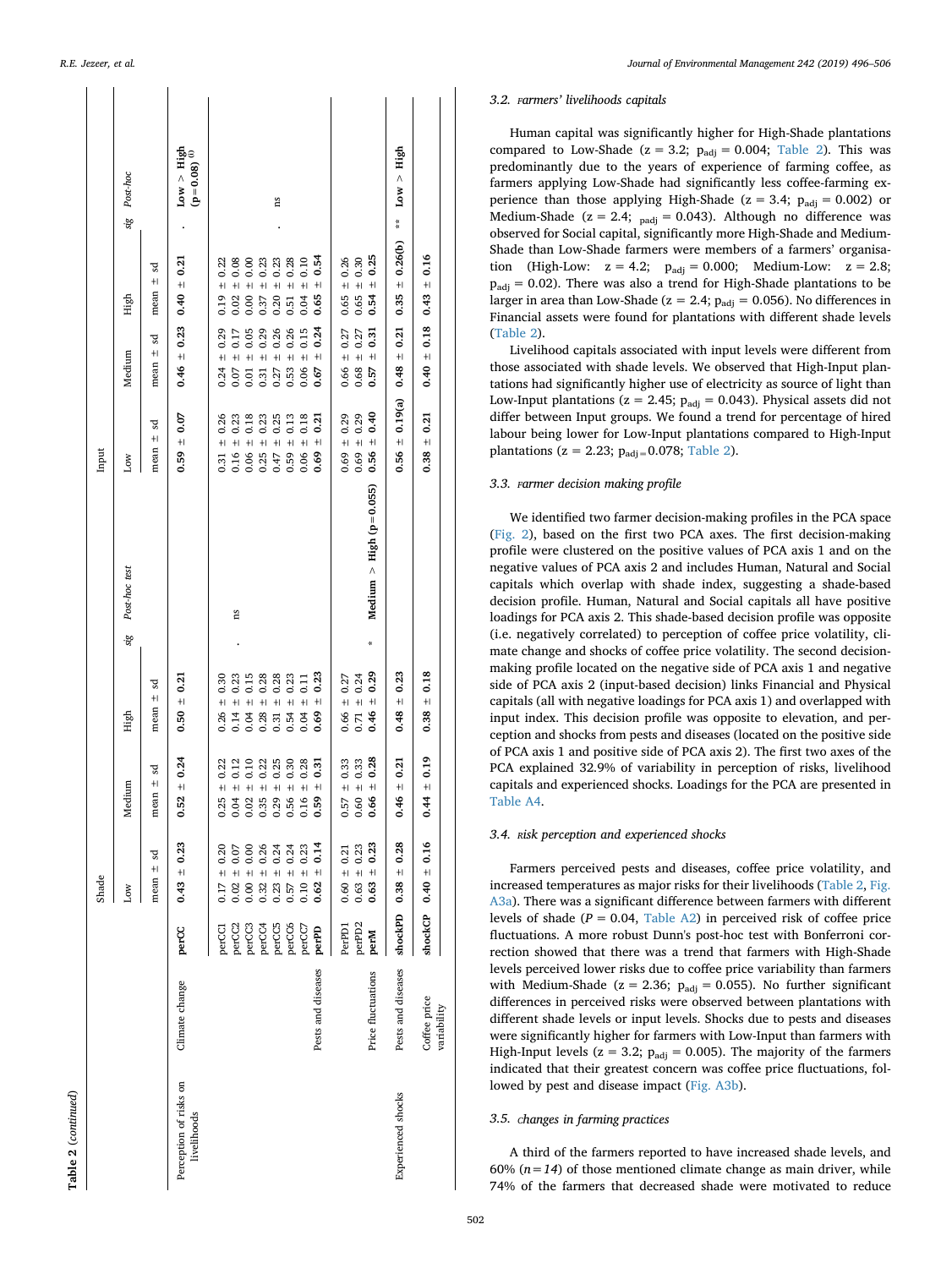shade levels due to pests and disease  $(n = 17; Fig. 2c)$  $(n = 17; Fig. 2c)$  $(n = 17; Fig. 2c)$ . Approximately 65%  $(n = 49)$  of the farmers reported to have increased inputs, while the others farmers reported no changes in input level. Pest and disease pressure was the main driver to increase input levels ( $n = 41$ ), both for organic and chemical inputs.

#### **4. Discussion**

In this study we assessed the influence of farmers' livelihoods assets, experienced shocks, and risk perception on the adoption of shade and input strategies to better understand their decision-making process. Higher levels of human and social capitals were associated with higher shade; while, livelihood capitals were negatively related to experienced shocks and perception of risks. Currently, farmers showed a high perception of risks from pest and diseases, followed by coffee price volatility and increased temperatures.

## *4.1. Livelihood capitals*

Human and social capitals were associated with higher shade levels, along with natural capital. In our study, farmers with more years of experience in coffee cultivation had higher shade levels in their plantations, and this finding is in line with other studies that have shown that adoption of environmentally friendly farming practices are positively influenced by farmers' skills, knowledge and experience ([Chaves](#page-9-18) [and Riley, 2001;](#page-9-18) [Quiroga et al., 2015](#page-9-19)). A large share of these Peruvian coffee farmers with high shade was member of a farmers' organisation often providing coffee certification. This is similar to coffee farmers from Costa Rica [\(Wollni and Brümmer, 2012](#page-10-7)) and Colombia ([Bravo-](#page-9-17)[Monroy et al., 2016](#page-9-17)). This could be because farmers who are member of an organisation might gain access to more information, updated practices and knowledge [\(Frank et al., 2011](#page-9-38)), and specialty markets [\(Wollni](#page-10-7) [and Brümmer, 2012](#page-10-7)), and might receive higher coffee prices with certification premiums [\(Muschler, 2001\)](#page-9-46). As natural capital included shade tree species richness and density, logically, it was linked to high shade

<span id="page-7-0"></span>

**Fig. 2.** PCA of livelihood capitals (H, S, N, P and F), perception of risks of price variability (perc.CP), pests and diseases (perc.PD) and climate change (perc.CC); and experienced pests and diseases (shock.PD) and price volatility (shock.CP). Elevation, Shade Index and Input Index are supplementary variables (dotted arrows). (For interpretation of the references to colour in this figure legend, the reader is referred to the Web version of this article.)

levels. Similar to other studies ([Bravo-Monroy et al., 2016](#page-9-17); [Weber,](#page-10-6) [2011;](#page-10-6) [Wollni and Brümmer, 2012\)](#page-10-7), there was a trend that plantations with higher levels of shade were larger, which might provide an added benefit by their potential to conserve biodiversity, carbon storage and other ecosystem services ([Bhagwat et al., 2008;](#page-9-47) [De Beenhouwer et al.,](#page-9-48) [2013\)](#page-9-48).

On the other hand, decision-making over input strategies was influenced by financial and physical capitals. We found that financial capital was associated with input use, which is in line with other studies that found that wealthier farmers could invest more in inputs to enhance farm output [\(Bullock et al., 2014;](#page-9-49) [Rahman, 2003](#page-10-13)). Other studies have shown that the lack of financial assets limits access to inputs ([Chaves and Riley, 2001\)](#page-9-18). This is also the case in our study, where a few farmers who decreased or did not change their input levels mentioned that this was due to lack of financial means. [Bean and Nolte \(2017\)](#page-9-50) reported that a significant portion of Peruvian coffee exports are organic, and explained this high proportion of organic coffee producers by the smallholder's inability to pay for chemical fertilizers and pesticide. Financial and physical capitals are possibly negatively related with elevation because farmers who live at higher elevations have lower access to markets to sell their coffee and have to travel longer distances to purchase fertilizer and pesticide.

## *4.2. Experienced shocks and perceived risks*

Perceived risks of pest and disease pressure, coffee price volatility and increased temperatures were high, but did not explain farmers' current shade and input strategies. This could be because farmers might not always have the capacity or means to respond to their perceptions. For example, [Tucker et al. \(2010\)](#page-10-4) found that farmers who perceived high risk were not more likely to engage in specific adaptations, and adopted strategies more clearly associated with livelihood assets such as access to land and membership of farmer organisation. Perceived risks showed strong coherence with experienced shocks in the past and this might be explained by farmers having learned from previous experiences. These findings highlight the importance of farmer's experience rather than knowledge of projected risks into the future. Overall, these results suggest that adoption of farming practices was more strongly influenced by livelihood assets than perception of risks.

#### *4.3. Farmers strategies for enhanced resilience*

The greatest concern of farmers was related to the fluctuating coffee prices rather than extreme climate or pest and disease events. This finding is consistent with evidence from other studies of farm communities and climate risk [\(Eakin, 2005](#page-9-51); [Tucker et al., 2010](#page-10-4)). This seems to underline the role of economic factors in decision making. However, there appears to be a disconnect between the perceived risks and the changes made; rather than fluctuating coffee prices, pest and disease impact and climate change events were driving changes in shade and input management over the past five years. These pressures lead to opposing strategies: climate change perception motivated farmers to increase shade levels, while pressure from pests and diseases led to a reduction in shade. Reconciling these opposing strategies is fundamental as shade trees are expected to improve farmer's resilience to climate change, amongst other by buffering micro-climate ([Lin, 2007](#page-9-52)). Farmers thus seem to be aware of the long-term risks of climate change, and appear willing to adapt their management accordingly. This is not surprising, as coffee is very sensitive to changes in climate [\(Bunn et al.,](#page-9-12) [2015;](#page-9-12) [DaMatta, 2004\)](#page-9-53) and consequently farmers livelihoods. In contrast to climate change, pest and disease shocks require a more immediate response; in this study, farmers reported that the latter motivated them to reduce shade levels and increase inputs. Further, there is a potential interaction effect between shade and input management, as studies reported that shade can have either negative or beneficial effects on pests and diseases, including coffee leaf rust ([Jackson et al., 2012](#page-9-54);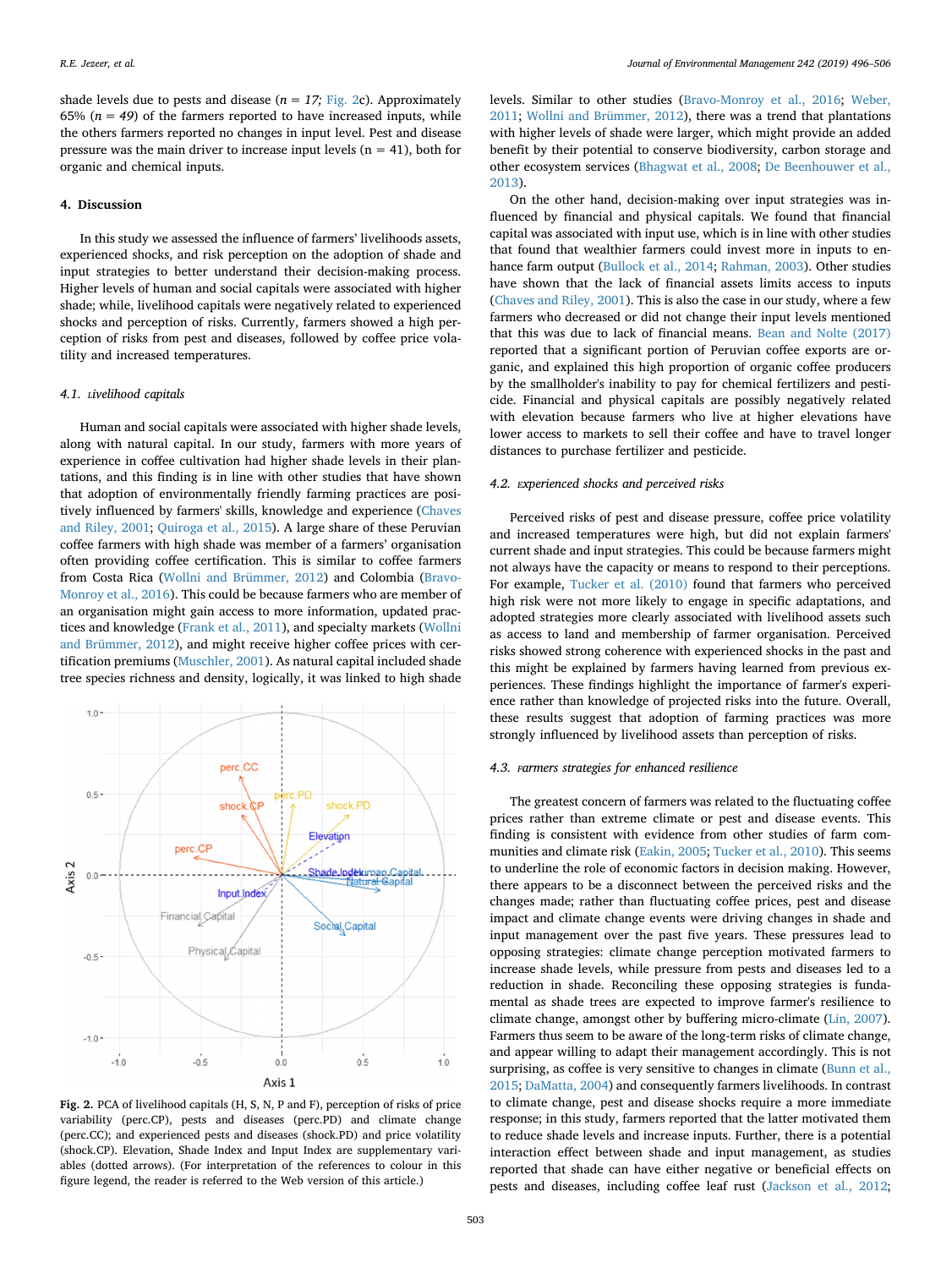[Jonsson et al., 2015\)](#page-9-55). There appears to be an interest to move towards more shaded systems as about 60% of the farmers considered increasing shade levels in the future (Fig. A3a). This seems predominantly motivated by future timber revenues, but also by indirect benefits of shade trees such as buffering climate change effects, soil erosion control, enhanced soil fertility and improved bean quality (Fig. A3a). However, concerns like lack of land ownership ([Mercer, 2004\)](#page-9-56), lack of knowledge and limited access to seedlings and timber market [\(Cerda et al., 2014](#page-9-57); [Schroth and Ruf, 2014](#page-10-1); Fig. A3b) may be barriers to increase in shade levels. Generally, shade and input management decisions aim at reducing pest and disease and climate pressures, as to maintain coffee productivity or increase overall income, rather than maintaining a broad range of ecosystem services.

## *4.4. Recommendations for practitioners and policy-makers to support smallholder resilience*

To support adoption of farming practices, we recommend considering variation in livelihood assets to enable tailored support to farmer or farmer groups. When the aim is to move towards more environmentally-friendly farming practices, it is of particular importance to assess farmers' embeddedness in the community, membership of a farmers organisation and experience with cultivating coffee, as these have been identified as important assets. Since these farmer groups and knowledge assets are actionable, i.e. can be changed, they provide a promising avenue for the adoption of more-environmentally friendly farming practices. We believe these assets are more easily changeable because some farmers are already participating in cooperatives, exchanging information on certification, and several NGOs are already on the ground providing knowledge and information. Further development of farmers organisations will likely improve access to information and provide technical assistance to coffee farmers, provide information on the advantages and disadvantages of diversification, and improve market access to both coffee and shade tree products. These actions are starting to occur on the ground, especially as Peru is growing in importance in the global coffee market. Nonetheless, while actionable and promising, further research is needed to assess the outcomes of such associative activities. Also, it is important to understand the opportunities and barriers faced by farmers for the use of shade trees on their coffee plantations, in particular when promoting the adoption of agroforestry systems as part of some certification schemes. Lastly, we recommend that farmer's financial and physical assets are assessed, as we found some support that these pose important constraints to the adoption of the use of inputs use. Credit facilities for smallholder farmers could help overcome such financial constraints.

#### *4.5. Data limitations and future research*

Though we included multiple factors in this analysis using SLA, this study has some caveats that need to be taken into consideration. First, we chose not to include the institutional environment, although this links livelihood assets and farming strategies in SLA ([Scoones, 1998](#page-10-8)) as other institutions may promote or impose decisions beyond farmer decision power and association norms and rules. It would be important to study to which extent our results hold when other institutions are considered, or if indirectly their effect is already embedded. Secondly, while joining an organisation or certification scheme can be an important way for farmers to reduce their vulnerability to pressures, changes in membership of farmers organisations and/or certification were not considered. Third, we were unable to include experienced changes in climate over the past years, though farmers reported to perceive high risks related to climate change suggesting that actual experienced climate change might also play a role in decision making. From a methodological point of view we chose to give equal weight to all the indicators as we had no prior knowledge to inform other types of weighting schemes and this way we would not bias our results due to misinformed weights. Future work should expand on this and explore how the results might be influenced by simulated weights or investigate the strength of the relations to derive empirical weights. Fourth, changes in farming practices were recorded by farmer surveys rather than observations over time. We trust that the answers are given to the best of their knowledge, but this means that the data reflect what the respondents reported. Lastly, we chose to use only one indicator for pests and diseases; while this becomes uneven with other indicators, there was no other option to integrate more indicators for this aspect. We believe however that this is a good depiction of the pressure over coffee at the time of the study as the coffee rust had a very strong effect on coffee productivity.

## **5. Conclusions**

The sustainable livelihoods approach allowed for more comprehensive insight into decision making of smallholders on the adoption of farming practices, moving beyond a focus on merely economic factors as productivity and income. To our knowledge, this is the first study of such studies in coffee systems in Peru, explicitly including shade and input management separately. Generally, this study contributes to the body of literature that suggests that livelihood factors such as embeddedness in the community, membership of a farmers organisation and experience with coffee cultivation are important for the adoption of strategies for smallholder coffee farmers. Our results also show that risk perception and experience with disturbances alone remain insufficient to motivate adoption of farming practices. We found a set of actionable assets that differ for shade and input management; whilst human, social and natural assets may limit or enhance adoption of environmentallyfriendly management systems, financial and physical assets may affect adoption of input strategies. The different timescales at which pest and climate pressures may interfere with farmers' livelihoods are important to take into account. Extending the livelihood framework can help identify farming practices that are able to reconcile livelihood assets, so that economic and environmental performance can coincide.

## **Declaration of interest statement**

The contents of this manuscript have not been published elsewhere and are not being considered at another journal. All authors have approved the manuscript contents, declare having no competing interests, and agree with its submission to Journal of Environmental Management.

## **Acknowledgements**

We are grateful for the valuable support received by staff members of the local Solidaridad office in Moyobamba and Luis Sánchez Celis. We thank Vincent de Leijster, Claudia Rieswijk, Steffie Rijpkema and Rutger Baar who participated in field data collection. We thank all coffee farmers who welcomed us to their farms and shared experiences, knowledge and views on their farming practices. Data collection and data analysis were funded by the Business for Biodiversity project of Hivos, while Tropenbos International also supported data collection, analysis and writing.

## **Appendix A. Supplementary data**

Supplementary data to this article can be found online at [https://](https://doi.org/10.1016/j.jenvman.2019.04.101) [doi.org/10.1016/j.jenvman.2019.04.101.](https://doi.org/10.1016/j.jenvman.2019.04.101)

#### **References**

<span id="page-8-0"></span>Aerts, R., Hundera, K., Berecha, G., Gijbels, P., Baeten, M., Van Mechelen, M., Hermy, M., Muys, B., Honnay, O., 2011. Semi-forest coffee cultivation and the conservation of Ethiopian Afromontane rainforest fragments. For. Ecol. Manage. 261, 1034–1041.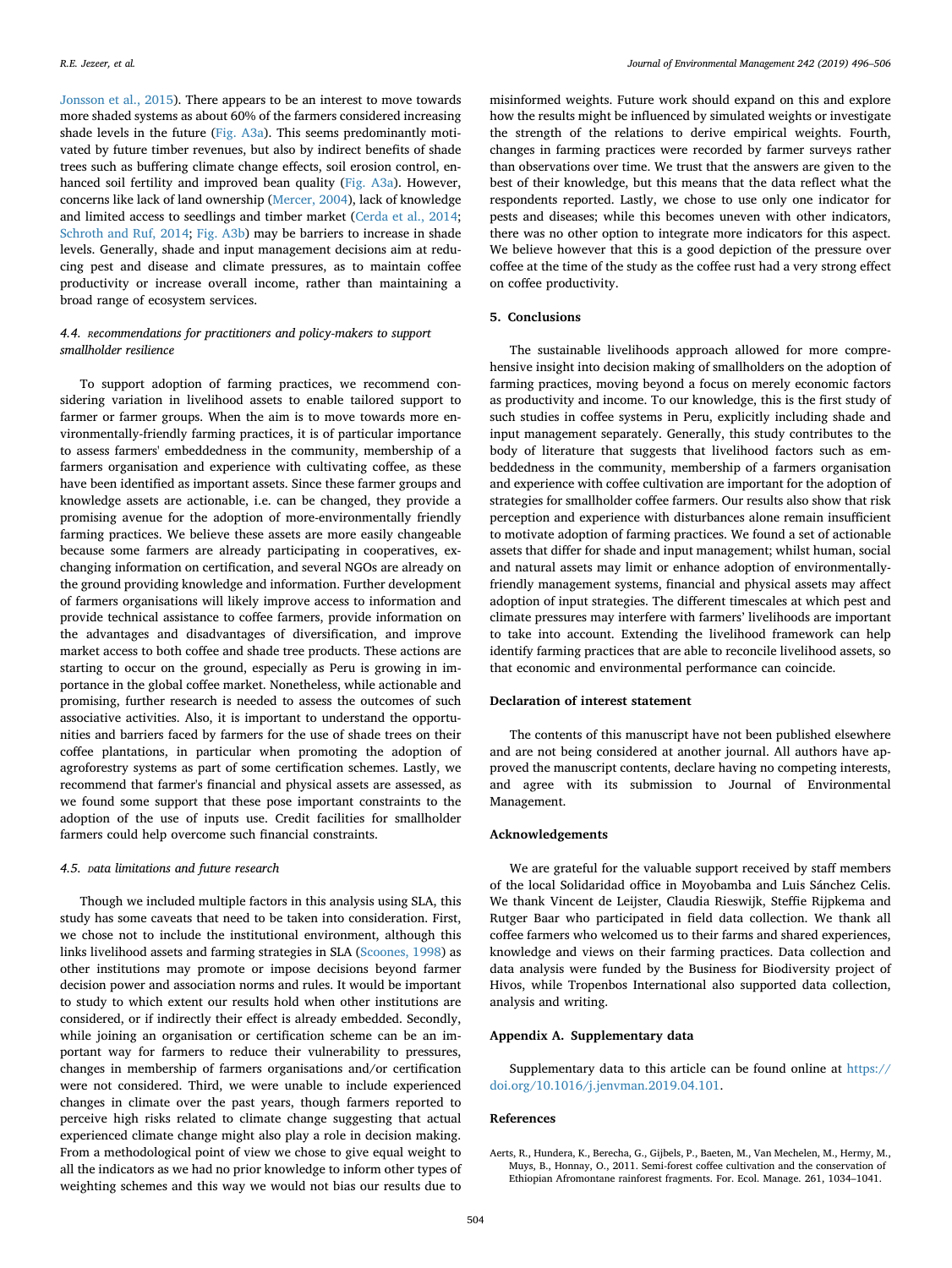<https://doi.org/10.1016/j.foreco.2010.12.025>.

- <span id="page-9-4"></span>Altieri, M.A., 2002. Agroecology: the science of natural resource management for poor farmers in marginal environments. Agric. Ecosyst. Environ. 93, 1-24. [https://doi.](https://doi.org/10.1016/S0167-8809(02)00085-3) [org/10.1016/S0167-8809\(02\)00085-3](https://doi.org/10.1016/S0167-8809(02)00085-3).
- <span id="page-9-10"></span>Avelino, J., Cristancho, M., Georgiou, S., Imbach, P., Aguilar, L., Bornemann, G., Läderach, P., Anzueto, F., Hruska, A.J., Morales, C., 2015. The coffee rust crises in Colombia and Central America (2008–2013): impacts, plausible causes and proposed solutions. Food Secur 7, 303–321. [https://doi.org/10.1007/s12571-015-0446-9.](https://doi.org/10.1007/s12571-015-0446-9)
- <span id="page-9-33"></span>Baca, M., Laderach, P., Haggar, J., Schroth, G., Ovalle, O., 2014. An integrated framework for assessing vulnerability to climate change and developing adaptation strategies for coffee growing families in mesoamerica. PLoS One 9. [https://doi.org/10.1371/](https://doi.org/10.1371/journal.pone.0088463) [journal.pone.0088463](https://doi.org/10.1371/journal.pone.0088463).
- <span id="page-9-8"></span>Bacon, C., 2005. Confronting the coffee crisis: can fair trade, organic, and specialty coffees reduce small-scale farmer vulnerability in northern Nicaragua? World Dev. 33, 497–511. [https://doi.org/10.1016/j.worlddev.2004.10.002.](https://doi.org/10.1016/j.worlddev.2004.10.002)
- <span id="page-9-50"></span>[Bean, C., Nolte, G.E., 2017. Peru- Coffee Annual- Peruvian Coffee Production Bouncing](http://refhub.elsevier.com/S0301-4797(19)30568-7/sref6) [Back. USDA Foreign Agricultural Services; Global Agricultural Information Network.](http://refhub.elsevier.com/S0301-4797(19)30568-7/sref6)
- <span id="page-9-47"></span>Bhagwat, S.A., Willis, K.J., Birks, H.J.B., Whittaker, R.J., 2008. Agroforestry: a refuge for tropical biodiversity? Trends Ecol. Evol. 23, 261–267. [https://doi.org/10.1016/j.](https://doi.org/10.1016/j.tree.2008.01.005) [tree.2008.01.005](https://doi.org/10.1016/j.tree.2008.01.005).
- <span id="page-9-39"></span>Bisseleua Daghela, H.B., Fotio, D., Yede Missoup, A.D., Vidal, S., 2013. Shade tree diversity, cocoa pest damage, yield compensating inputs and farmers' net returns in West Africa. PLoS One 8, e56115. [https://doi.org/10.1371/journal.pone.0056115.](https://doi.org/10.1371/journal.pone.0056115)
- <span id="page-9-17"></span>Bravo-Monroy, L., Potts, S.G., Tzanopoulos, J., 2016. Drivers influencing farmer decisions for adopting organic or conventional coffee management practices. Food Policy 58, 49–61. [https://doi.org/10.1016/j.foodpol.2015.11.003.](https://doi.org/10.1016/j.foodpol.2015.11.003)
- <span id="page-9-49"></span>Bullock, R., Mithöfer, D., Vihemäki, H., 2014. Sustainable agricultural intensification: the role of cardamom agroforestry in the East Usambaras, Tanzania. Int. J. Agric. Sustain. 12, 109–129. <https://doi.org/10.1080/14735903.2013.840436>.
- <span id="page-9-12"></span>Bunn, C., Laderach, P., Ovalle Rivera, O., Kirschke, D., 2015. A bitter cup: climate change profile of global production of Arabica and Robusta coffee. Clim. Change 129, 89–101. <https://doi.org/10.1007/s10584-014-1306-x>.

<span id="page-9-30"></span>[CENAGRO, 2012. Censo Nacional Agropecuario 2012. \(Lima\).](http://refhub.elsevier.com/S0301-4797(19)30568-7/sref12)

- <span id="page-9-57"></span>Cerda, R., Deheuvels, O., Calvache, D., Niehaus, L., Saenz, Y., Kent, J., Vilchez, S., Villota, A., Martinez, C., Somarriba, E., 2014. Contribution of cocoa agroforestry systems to family income and domestic consumption: looking toward intensification. Agrofor. Syst. 88, 957–981. [https://doi.org/10.1007/s10457-014-9691-8.](https://doi.org/10.1007/s10457-014-9691-8)
- <span id="page-9-29"></span>[Chambers, R., Conway, G.R., 1991. Sustainable Rural Livelihoods: Practical Concepts for](http://refhub.elsevier.com/S0301-4797(19)30568-7/sref14) [the 21st Century. 0903715589.](http://refhub.elsevier.com/S0301-4797(19)30568-7/sref14)
- <span id="page-9-18"></span>Chaves, B., Riley, J., 2001. Determination of factors influencing integrated pest management adoption in coffee berry borer in Colombian farms. Agric. Ecosyst. Environ. 87, 159–177. [https://doi.org/10.1016/S0167-8809\(01\)00276-6.](https://doi.org/10.1016/S0167-8809(01)00276-6)
- <span id="page-9-34"></span>Chena, H., Zhu, T., Krotta, M., Calvo, J.F., Ganesh, S.P., Makot, I., 2013. Measurement and evaluation of livelihood assets in sustainable forest commons governance. Land Use Pol. 30, 908–914. <https://doi.org/10.1016/j.landusepol.2012.06.009>. Clough, Y., Barkmann, J., Juhrbandt, J., Kessler, M., Wanger, T.C., Anshary, A., Buchori,
- <span id="page-9-0"></span>D., Cicuzza, D., Darras, K., Putra, D.D., Erasmi, S., Pitopang, R., Schmidt, C., Schulze, C.H., Seidel, D., Steffan-Dewenter, I., Stenchly, K., Vidal, S., Weist, M., Wielgoss, A.C., Tscharntke, T., 2011. Combining high biodiversity with high yields in tropical agroforests. Proc. Natl. Acad. Sci. U. S. A. 2, 5–8. [https://doi.org/10.1073/pnas.](https://doi.org/10.1073/pnas.1201800109) [1201800109](https://doi.org/10.1073/pnas.1201800109).
- <span id="page-9-53"></span>DaMatta, F.M., 2004. Ecophysiological constraints on the production of shaded and unshaded coffee: a review. Field Crop. Res. 86, 99–114. [https://doi.org/10.1016/j.fcr.](https://doi.org/10.1016/j.fcr.2003.09.001) [2003.09.001](https://doi.org/10.1016/j.fcr.2003.09.001).
- <span id="page-9-48"></span>De Beenhouwer, M., Aerts, R., Honnay, O., 2013. A global meta-analysis of the biodiversity and ecosystem service benefits of coffee and cacao agroforestry. Agric. Ecosyst. Environ. 175, 1–7. <https://doi.org/10.1016/j.agee.2013.05.003>.
- <span id="page-9-31"></span>de San Martín, Gobierno Regional, 2008. Climate Data San Martín. [WWW Document]. Perú. [http://es.climate-data.org/,](http://es.climate-data.org/) Accessed date: 2 March 2017.
- <span id="page-9-5"></span>Defries, R.S., Rudel, T., Uriarte, M., Hansen, M., 2010. Deforestation driven by urban population growth and agricultural trade in the twenty-first century. Nat. Geosci. 3, 178–181. <https://doi.org/10.1038/ngeo756>.
- <span id="page-9-26"></span>DFID, 1999. Sustainable livelihoods guidance sheet. <https://doi.org/10.1002/smj>.
- <span id="page-9-51"></span>Eakin, H., 2005. Institutional change, climate risk, and rural vulnerability: Cases from Central Mexico. World Dev. 33, 1923–1938. [https://doi.org/10.1016/j.worlddev.](https://doi.org/10.1016/j.worlddev.2005.06.005) [2005.06.005](https://doi.org/10.1016/j.worlddev.2005.06.005).
- <span id="page-9-24"></span>Eakin, H., Winkels, A., Sendzimir, J., 2009. Nested vulnerability: exploring cross-scale linkages and vulnerability teleconnections in Mexican and Vietnamese coffee systems. Environ. Sci. Policy 12, 398–412. [https://doi.org/10.1016/j.envsci.2008.09.](https://doi.org/10.1016/j.envsci.2008.09.003) [003](https://doi.org/10.1016/j.envsci.2008.09.003).
- <span id="page-9-9"></span>Eakin, H., Tucker, C.M., Castellanos, E., Diaz-porras, R., Barrera, J.F., Morales, H., 2014. Adaptation in a multi-stressor environment: perceptions and responses to climatic and economic risks by coffee growers in Mesoamerica. Environ. Dev. Sustain. 123–139. <https://doi.org/10.1007/s10668-013-9466-9>.
- <span id="page-9-16"></span>Edwards-Jones, G., 2006. Modelling farmer decision-making: concepts, progress and challenges. Anim. Sci. 82, 783–790. <https://doi.org/10.1017/ASC2006112>.
- <span id="page-9-28"></span>[Ellis, F., 2000. Rural Livelihoods and Diversity in Developing Countries. Oxford](http://refhub.elsevier.com/S0301-4797(19)30568-7/sref27) [University Press, Oxford, England.](http://refhub.elsevier.com/S0301-4797(19)30568-7/sref27)
- <span id="page-9-35"></span>Fang, Y.P., Fan, J., Shen, M.Y., Song, M.Q., 2014. Sensitivity of livelihood strategy to livelihood capital in mountain areas: empirical analysis based on different settlements in the upper reaches of the Minjiang River, China. Ecol. Indicat. 38, 225–235. <https://doi.org/10.1016/j.ecolind.2013.11.007>.
- <span id="page-9-14"></span>Feola, G., Binder, C.R., 2010. Towards an improved understanding of farmers' behaviour: the integrative agent-centred (IAC) framework. Ecol. Econ. 69, 2323–2333. [https://](https://doi.org/10.1016/j.ecolecon.2010.07.023) [doi.org/10.1016/j.ecolecon.2010.07.023](https://doi.org/10.1016/j.ecolecon.2010.07.023).

<span id="page-9-20"></span>Feola, G., Lerner, A.M., Jain, M., Montefrio, M.J.F., Nicholas, K. a., 2015. Researching

farmer behaviour in climate change adaptation and sustainable agriculture: Lessons learned from five case studies. J. Rural Stud. 39, 74–84. [https://doi.org/10.1016/j.](https://doi.org/10.1016/j.jrurstud.2015.03.009) [jrurstud.2015.03.009.](https://doi.org/10.1016/j.jrurstud.2015.03.009)

- <span id="page-9-1"></span>Foley, J.A., Ramankutty, N., Brauman, K.A., Cassidy, E.S., Gerber, J.S., Johnston, M., Mueller, N.D., O'Connell, C., Ray, D.K., West, P.C., Balzer, C., Bennett, E.M., Carpenter, S.R., Hill, J., Monfreda, C., Polasky, S., Rockström, J., Sheehan, J., Siebert, S., Tilman, D., Zaks, D.P.M., 2011. Solutions for a cultivated planet. Nature 478, 337–342. <https://doi.org/10.1038/nature10452>.
- <span id="page-9-45"></span>[Fox, J., Weisberg, S., Adler, D., Bates, D., Baud-Bovy, G., Ellison, S., Firth, D., Friendly,](http://refhub.elsevier.com/S0301-4797(19)30568-7/sref32) [M., Gorjanc, G., Graves, S., Heiberger, R., Laboissiere, R., Monette, G., Murdoch, D.,](http://refhub.elsevier.com/S0301-4797(19)30568-7/sref32) [Nilsson, H., Ogle, D., Ripley, B., Venables, W., Winsemium, D., Zeileis, A., R-Core,](http://refhub.elsevier.com/S0301-4797(19)30568-7/sref32) [2016. An R Companian to Applied Regression.](http://refhub.elsevier.com/S0301-4797(19)30568-7/sref32)
- <span id="page-9-43"></span>[Fraley, C., Raftery, A.E., Scrucca, L., Murphy, T.B., Fop, M., 2017. Mclust -Gaussian](http://refhub.elsevier.com/S0301-4797(19)30568-7/sref33) [Mixture Modelling for Model-Based Clustering, Classification and Density Estimation.](http://refhub.elsevier.com/S0301-4797(19)30568-7/sref33)
- <span id="page-9-38"></span>Frank, E., Eakin, H., López-Carr, D., 2011. Social identity, perception and motivation in adaptation to climate risk in the coffee sector of Chiapas, Mexico. Glob. Environ. Chang. 21, 66–76. [https://doi.org/10.1016/j.gloenvcha.2010.11.001.](https://doi.org/10.1016/j.gloenvcha.2010.11.001)
- <span id="page-9-36"></span>[Garnett, S.T., Sayer, J., Du Toit, J., 2007. Improving the effectiveness of interventions to](http://refhub.elsevier.com/S0301-4797(19)30568-7/sref35) [balance conservation and development: a conceptual framework. Ecol. Soc. 12.](http://refhub.elsevier.com/S0301-4797(19)30568-7/sref35)
- <span id="page-9-3"></span>[Gliessman, S.R., 1992. Agroecology in the tropics: Achieving a balance between land use](http://refhub.elsevier.com/S0301-4797(19)30568-7/sref36) [and preservation. Environ. Manag. 681–689.](http://refhub.elsevier.com/S0301-4797(19)30568-7/sref36)
- <span id="page-9-40"></span>Hernández-Martínez, G., Manson, R.H., Hernández, A.C., 2009. Quantitative classification of coffee agroecosystems spanning a range of production intensities in central Veracruz, Mexico. Agric. Ecosyst. Environ. 134, 89–98. [https://doi.org/10.1016/j.](https://doi.org/10.1016/j.agee.2009.05.020) [agee.2009.05.020](https://doi.org/10.1016/j.agee.2009.05.020).
- <span id="page-9-11"></span>Imbach, P., Fung, E., Hannah, L., Navarro-Racines, C.E., Roubik, D.W., Ricketts, T.H., Harvey, C.A., Donatti, C.I., Läderach, P., Locatelli, B., Roehrdanz, P.R., 2017. Coupling of pollination services and coffee suitability under climate change. Proc. Natl. Acad. Sci. Unit. States Am. 114[https://doi.org/10.1073/pnas.1617940114.](https://doi.org/10.1073/pnas.1617940114) [10438–10422.](https://doi.org/10.1073/pnas.1617940114)
- <span id="page-9-54"></span>Jackson, D., Skillman, J., Vandermeer, J., 2012. Indirect biological control of the coffee leaf rust, Hemileia vastatrix, by the entomogenous fungus Lecanicillium lecanii in a complex coffee agroecosystem. Biol. Control 61, 89–97. [https://doi.org/10.1016/j.](https://doi.org/10.1016/j.biocontrol.2012.01.004) [biocontrol.2012.01.004](https://doi.org/10.1016/j.biocontrol.2012.01.004).
- <span id="page-9-25"></span>Jezeer, R.E., Santos, M.J., Boot, R.G.A., Junginger, M., Verweij, P.A., 2018. Effects of shade and input management on economic performance of small-scale Peruvian coffee systems. Agric. Syst. 162, 179–190. [https://doi.org/10.1016/j.agsy.2018.01.](https://doi.org/10.1016/j.agsy.2018.01.014) [014](https://doi.org/10.1016/j.agsy.2018.01.014).
- <span id="page-9-7"></span>Jha, S., Bacon, C.M., Philpot, S.M., Ernesto Mendez, V., Laderach, P., Rice, R.A., 2014. Shade coffee: update on a disappearing refuge for biodiversity. Bioscience 64, 416–428. <https://doi.org/10.1093/biosci/biu038>.
- <span id="page-9-55"></span>Jonsson, M., Raphael, I.A., Ekbom, B., Kyamanywa, S., Karungi, J., 2015. Contrasting effects of shade level and altitude on two important coffee pests. J. Pest. Sci. 2004 (88), 281–287. <https://doi.org/10.1007/s10340-014-0615-1>.
- <span id="page-9-44"></span>[Kassambara, A., Mundt, F., 2017. Package "Factorextra": Extract and Visualize the Results](http://refhub.elsevier.com/S0301-4797(19)30568-7/sref43) [of Mutivariate Data Analyses](http://refhub.elsevier.com/S0301-4797(19)30568-7/sref43).
- <span id="page-9-27"></span>[Larrea, C., Eckhardt, K., Arana, A., 2014. El impacto económico del cambio climático en](http://refhub.elsevier.com/S0301-4797(19)30568-7/sref44) [la selva alta para el cultivo del café. pp. 1–22](http://refhub.elsevier.com/S0301-4797(19)30568-7/sref44).
- <span id="page-9-6"></span>Laurance, W.F., 1999. Effects on the tropical deforestation crisis. Biol. Conserv. 91, 109–117. [https://doi.org/10.1016/S0006-3207\(99\)00088-9.](https://doi.org/10.1016/S0006-3207(99)00088-9)
- <span id="page-9-21"></span>[Levine, S., 2014. How to Study Livelihoods: Bringing a Sustainable Livelihoods](http://refhub.elsevier.com/S0301-4797(19)30568-7/sref46) [Framework to Life \(No. 22\). \(London, United Kingdom\).](http://refhub.elsevier.com/S0301-4797(19)30568-7/sref46)
- <span id="page-9-52"></span>Lin, B.B., 2007. Agroforestry management as an adaptive strategy against potential microclimate extremes in coffee agriculture. Agric. For. Meteorol. 144, 85–94. [https://](https://doi.org/10.1016/j.agrformet.2006.12.009) [doi.org/10.1016/j.agrformet.2006.12.009](https://doi.org/10.1016/j.agrformet.2006.12.009).
- <span id="page-9-41"></span>Mas, A., Dietsch, T., 2003. An index of management intensity for coffee agroecosystems to evaluate butterfly species richness. Ecol. Appl. 13, 1491–1501. [https://doi.org/10.](https://doi.org/10.1890/01-5229) [1890/01-5229.](https://doi.org/10.1890/01-5229)
- <span id="page-9-15"></span>[McGregor, M.J., Rola-Rubzen, M.F., Murray-Prior, R., 2001. Micro and macro-level ap](http://refhub.elsevier.com/S0301-4797(19)30568-7/sref48)[proaches to modelling decision making. Agric. Syst. 2001, 63–83](http://refhub.elsevier.com/S0301-4797(19)30568-7/sref48).
- <span id="page-9-56"></span>Mercer, D.E., 2004. Adoption of agroforestry innovations in the tropics: a review. Agrofor. Syst. 61–62, 311–328. [https://doi.org/10.1023/B:AGFO.0000029007.85754.70.](https://doi.org/10.1023/B:AGFO.0000029007.85754.70)
- <span id="page-9-2"></span>Morton, J.F., 2007. The impact of climate change on smallholder and subsistence agriculture. Proc. Natl. Acad. Sci. Unit. States Am. 104, 19680–19685. [https://doi.org/](https://doi.org/10.1073/pnas.0701855104) [10.1073/pnas.0701855104.](https://doi.org/10.1073/pnas.0701855104)
- <span id="page-9-46"></span>Muschler, R.G., 2001. Shade improves coffee quality in a sub-optimal coffee-zone of Costa Rica. Agrofor. Syst. 51, 131–139. [https://doi.org/10.1023/A:1010603320653.](https://doi.org/10.1023/A:1010603320653)
- <span id="page-9-23"></span>Padrón, B.R., Burger, K., 2015. Diversification and labor market effects of the Mexican coffee crisis. World Dev. 68, 19–29. [https://doi.org/10.1016/j.worlddev.2014.11.](https://doi.org/10.1016/j.worlddev.2014.11.005) [005](https://doi.org/10.1016/j.worlddev.2014.11.005).
- <span id="page-9-37"></span>Patt, A., Schroter, D., 2008. Perceptions of climate risk in Mozambique: implications for the success of adaptation strategies. Glob. Environ. Chang. 18, 458–467. [https://doi.](https://doi.org/10.1016/j.gloenvcha.2008.04.002) [org/10.1016/j.gloenvcha.2008.04.002](https://doi.org/10.1016/j.gloenvcha.2008.04.002).
- <span id="page-9-22"></span>[Paul, F., Ruf, F., Yoddang, 2013. Diversification et cycle de cultures pérennes à Aceh,](http://refhub.elsevier.com/S0301-4797(19)30568-7/sref54) [Indonésie. In: Ruf, F., Schroth, G. \(Eds.\), Cultures Pérennes Tropicales: Enjeux](http://refhub.elsevier.com/S0301-4797(19)30568-7/sref54) [Économiques et Écologiques de La Diversification. Éditions Quae, Versailles, France,](http://refhub.elsevier.com/S0301-4797(19)30568-7/sref54) [pp. 265–279](http://refhub.elsevier.com/S0301-4797(19)30568-7/sref54).
- <span id="page-9-32"></span>[Perfecto, I., Rice, R.A., Greenberg, R., van der Voort, M.E., 1996. Shade coffee: a dis](http://refhub.elsevier.com/S0301-4797(19)30568-7/sref55)[appearing refuge for biodiversity. Bioscience 46 \(8\), 598–608](http://refhub.elsevier.com/S0301-4797(19)30568-7/sref55).
- <span id="page-9-13"></span>[Perfecto, I., Vandermeer, J., 2015. Coffee Agroecology- A New Approach to](http://refhub.elsevier.com/S0301-4797(19)30568-7/sref56) [Understanding Agricultural Biodiversity, Ecosystem Services and Sustainable](http://refhub.elsevier.com/S0301-4797(19)30568-7/sref56) [Development. Routledge, New York](http://refhub.elsevier.com/S0301-4797(19)30568-7/sref56).
- <span id="page-9-19"></span>Quiroga, S., Suárez, C., Solís, J.D., 2015. Exploring coffee farmers' awareness about climate change and water needs: smallholders' perceptions of adaptive capacity. Environ. Sci. Policy 45, 53–66. <https://doi.org/10.1016/j.envsci.2014.09.007>.
- <span id="page-9-42"></span>[R Core Team, 2014. A language and environment for statistical computing. In: R](http://refhub.elsevier.com/S0301-4797(19)30568-7/sref58)